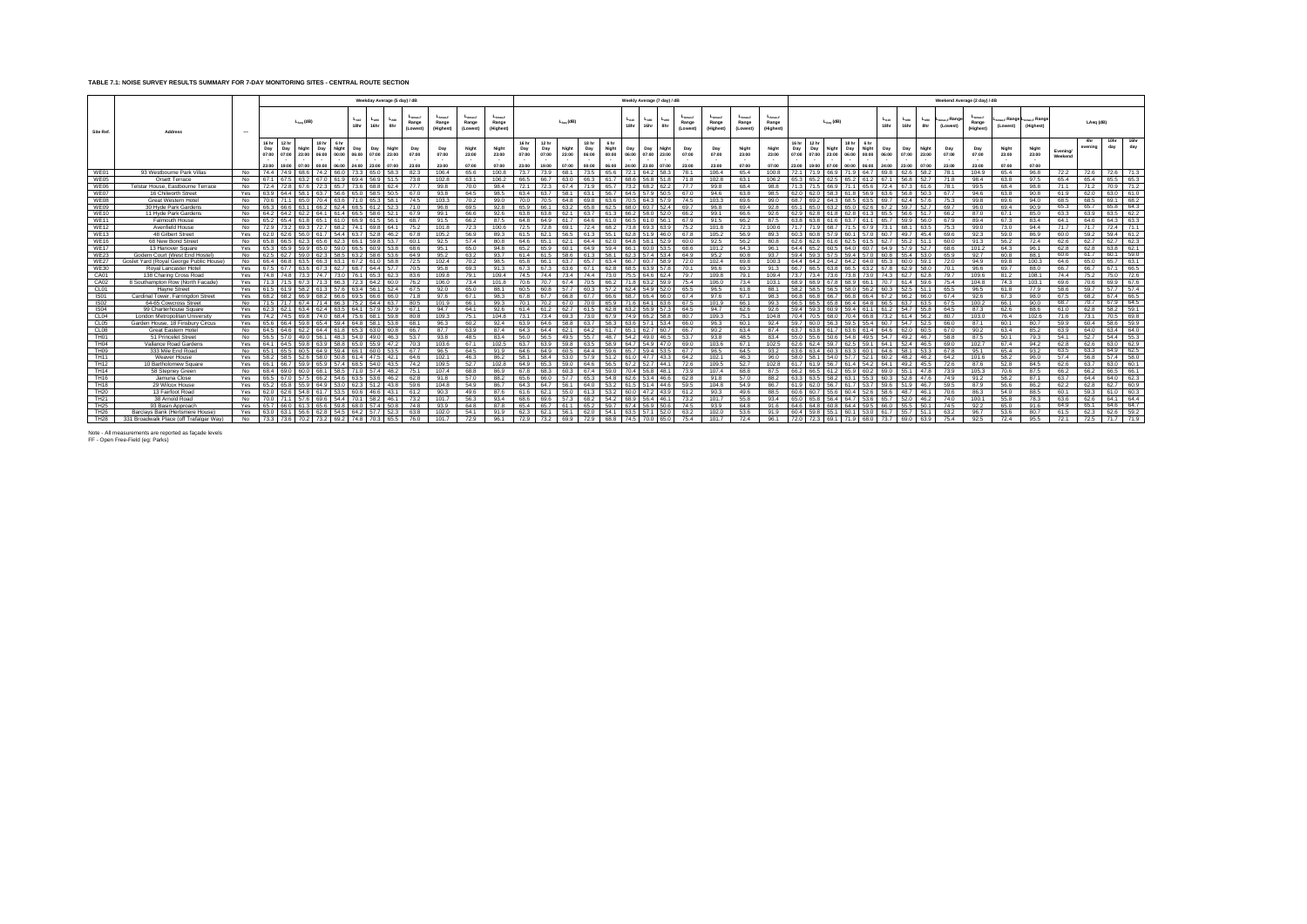## **TABLE 7.2: NOISE SURVEY RESULTS SUMMARY FOR WEEKDAY 24-HOUR MONITORING SITES - CENTRAL ROUTE SECTION**

|           |                                                                          |          |                       |                                               |                |              |                                          |                       | Weekday averages (5 day) |                         |                                          |                                           |                                          |                                         |
|-----------|--------------------------------------------------------------------------|----------|-----------------------|-----------------------------------------------|----------------|--------------|------------------------------------------|-----------------------|--------------------------|-------------------------|------------------------------------------|-------------------------------------------|------------------------------------------|-----------------------------------------|
|           |                                                                          | Facade   |                       |                                               | $L_{Aea}$ (dB) |              |                                          | $L_{A10}$<br>18hr     | $L_{A90}$<br>16hr        | $L_{A90}$<br>8hr        | $L_{\text{Amax}}$ F<br>Range<br>(Lowest) | $L_{\text{Amax}}$ F<br>Range<br>(Highest) | $L_{\text{Amax.F}}$<br>Range<br>(Lowest) | $L_{\text{Amax}}$<br>Range<br>(Highest) |
| Site Ref. | <b>Address</b>                                                           | Location | 16 hr<br>Day<br>23:00 | 12 hr<br>Day<br>07:00 07:00 23:00 06:00 00:00 | <b>Night</b>   | 18 hr<br>Day | 6 hr<br>Night<br>19:00 07:00 00:00 06:00 | Dav<br>06:00<br>24:00 | Day<br>07:00<br>23:00    | Night<br>23:00<br>07:00 | Dav<br>07:00<br>23:00                    | Day<br>07:00<br>23:00                     | Night<br>23:00<br>07:00                  | Night<br>23:00<br>07:00                 |
|           |                                                                          |          |                       |                                               |                |              |                                          |                       |                          |                         |                                          |                                           |                                          |                                         |
|           | No 24-hour monitoring sites were undertaken in the Central Route Section |          |                       |                                               |                |              |                                          |                       |                          |                         |                                          |                                           |                                          |                                         |

Note - All measurements are reported as façade levels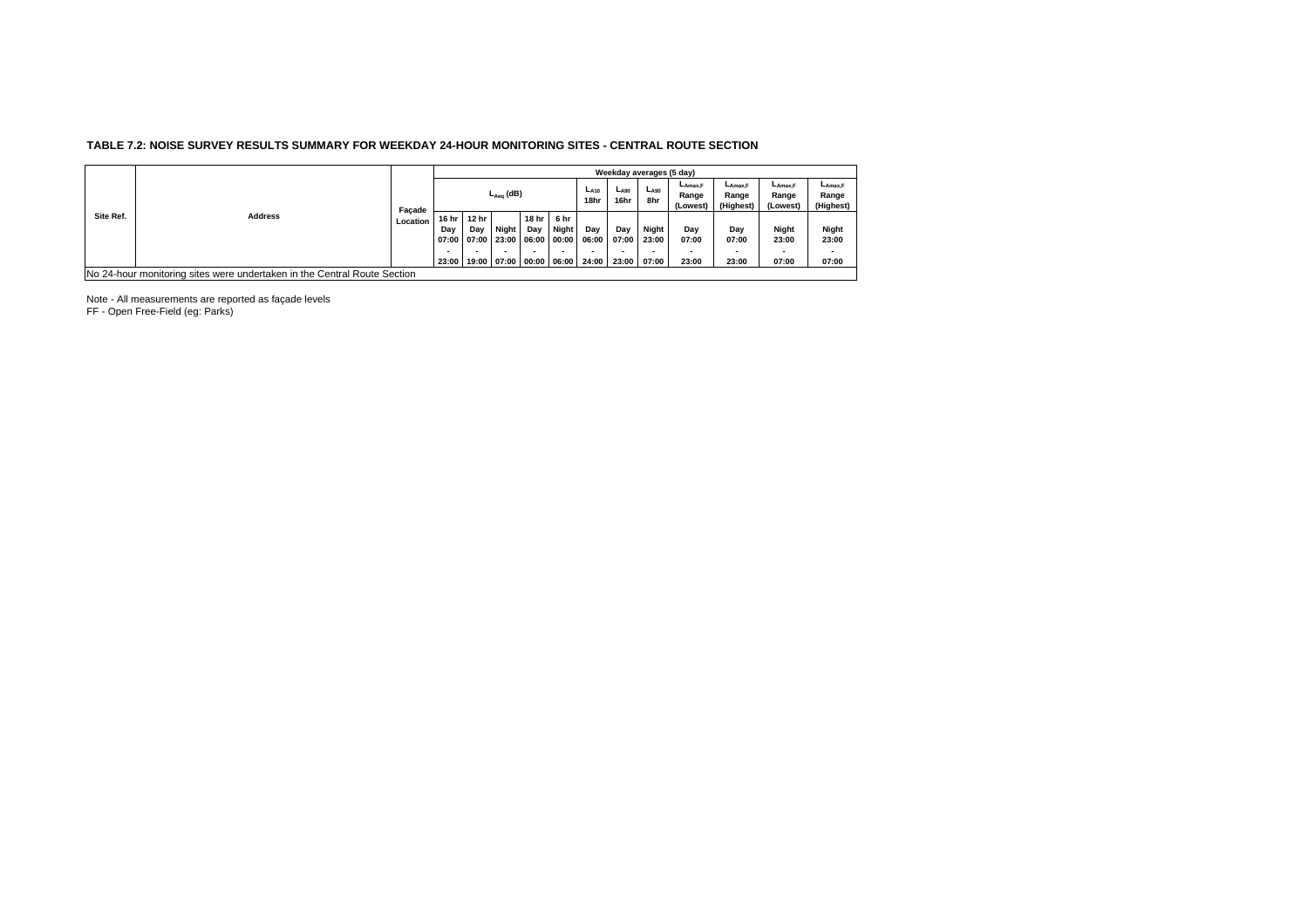|                    |                                              |                        |           |           |           | Short-Term Average / dB  |                            |
|--------------------|----------------------------------------------|------------------------|-----------|-----------|-----------|--------------------------|----------------------------|
| Site Ref.          | <b>Address</b>                               | Façade<br>Location     | $L_{Aeq}$ | $L_{A10}$ | $L_{A90}$ | $L_{Amax,F}$<br>(lowest) | $L_{Amax, F}$<br>(highest) |
| <b>WE02</b>        | <b>Torquay Street</b>                        | <b>No</b>              | 76.2      | 80.1      | 68.7      | 87.3                     | 90.6                       |
| WE03               | Clifford Court. Westbourne Park Villas       | <b>No</b>              | 68.2      | 71.3      | 62.8      | 81.7                     | 84.1                       |
| WE04               | <b>Bourne Terrace</b>                        | $\overline{FF}$        | 64.5      | 66.1      | 62.5      | 73.9                     | 74.9                       |
| WE14               | 25 St Anselm's Place                         | Yes                    | 65.0      | 65.0      | 55.9      | 80.4                     | 95.6                       |
| WE15               | 18 South Molton Street                       | Yes                    | 61.4      | 63.3      | 57.3      | 97.1                     | 82.6                       |
| <b>WE18</b>        | Hanover Square Garden                        | <b>No</b>              | 65.5      | 67.3      | 61.1      | 74.2                     | 87.8                       |
| <b>WE19</b>        | Hanover Square (Lloyds TSB)                  | Yes                    | 65.0      | 67.8      | 58.9      | 76.3                     | 82.8                       |
| <b>WE20</b>        | 23 Great Chapel Street                       | Yes                    | 69.0      | 71.5      | 61.6      | 84.6                     | 90.3                       |
| <b>WE21</b>        | Dean Street                                  | Yes                    | 68.4      | 71.1      | 62.4      | 84.3                     | 90.4                       |
| <b>WE22</b>        | 18 Great Chapel Street                       | Yes                    | 63.5      | 66.0      | 56.9      | 78.2                     | 84.1                       |
| <b>WE24</b>        | 16 Soho Square                               | No                     | 70.0      | 72.2      | 63.3      | 78.9                     | 97.7                       |
| <b>WE25</b>        | <b>Falconberg Mews</b>                       | Yes                    | 64.6      | 65.8      | 58.0      | 73.4                     | 91.4                       |
| <b>WE26</b>        | St Patrick's RC Church                       | <b>No</b>              | 71.7      | 72.7      | 62.5      | 82.2                     | 108.4                      |
| <b>WE28</b>        | Hyde Park                                    | FF                     | 59.2      | 61.3      | 55.1      | 68.9                     | 83.4                       |
| <b>WE29</b>        | Newman Street                                | Yes                    | 68.9      | 72.4      | 59.4      | 84.5                     | 88.6                       |
| WE31a              | Orsett Terrace (Day Survey)                  | Yes                    | 70.4      | 72.6      | 61.8      | 81.1                     | 102.3                      |
| WE31b              | Orsett Terrace (Night Survey)                | Yes                    | 65.8      | 69.2      | 52.2      | 78.2                     | 86.7                       |
| CA03               | Proctor Street                               | Yes                    | 70.0      | 72.7      | 61.2      | 84.3                     | 94.3                       |
| CA04               | 5 Raymond Buildings                          | Yes                    | 55.4      | 57.9      | 50.7      | 66.2                     | 71.0                       |
| <b>IS03</b>        | <b>Charterhouse Street</b>                   | Yes                    | 69.5      | 73.5      | 58.6      | 81.9                     | 86.2                       |
| <b>IS05</b>        | 33 Charterhouse Square                       | Yes                    | 68.0      | 70.8      | 58.1      | 85.3                     | 87.9                       |
| CL02               | <b>Lindsey Street</b>                        | Yes                    | 74.2      | 72.4      | 62.1      | 80.0                     | 84.9                       |
| CL03               | Moorfields Highwalk                          | <b>No</b>              | 70.5      | 72.5      | 64.9      | 79.5                     | 89.3                       |
| CL <sub>06</sub>   | <b>Broad Street Avenue</b>                   | Yes                    | 66.2      | 69.3      | 59.0      | 78.9                     | 88.1                       |
| CL07               | 100 Liverpool Street                         | No                     | 71.7      | 73.8      | 68.7      | 82.7                     | 95.8                       |
| CL09               | Alderman's Walk                              | <b>No</b>              | 64.4      | 65.8      | 61.8      | 72.4                     | 91.0                       |
| <b>TH02</b>        | 65 Hanbury Street                            | Yes                    | 64.3      | 66.8      | 51.0      | 82.0                     | 88.9                       |
| <b>TH03</b>        | 56/58 Princelet Street                       | <b>No</b>              | 60.2      | 61.1      | 47.8      | 76.6                     | 90.7                       |
| TH <sub>05</sub>   | 1 Granary Road                               | No                     | 57.1      | 59.3      | 48.9      | 68.7                     | 89.6                       |
| <b>TH06</b>        | Swanlea School - Durward Street              | Yes                    | 67.6      | 64.9      | 51.0      | 75.5                     | 96.2                       |
| <b>TH07</b>        | 10 Brady Street                              | Yes                    | 64.9      | 67.8      | 58.3      | 82.3                     | 86.6                       |
| <b>TH08</b>        | Grindall House - Darling Row                 | <b>No</b>              | 68.7      | 70.9      | 57.3      | 83.4                     | 102.0                      |
| <b>TH10</b>        | 1 Cambridge Heath Road                       | Yes                    | 76.3      | 75.0      | 60.7      | 84.4                     | 110.3                      |
| <b>TH13</b>        | 120 Stepney Green                            | <b>No</b>              | 68.9      | 71.5      | 60.0      | 82.7                     | 97.4                       |
| <b>TH15</b>        | Sir John's Cass's Secondary School           | <b>No</b>              | 72.8      | 72.7      | 57.9      | 78.8                     | 109.7                      |
| <b>TH17</b>        | <b>Elmslie Point</b>                         | No                     | 63.2      | 65.2      | 54.2      | 75.6                     | 96.4                       |
| <b>TH19</b>        | 61 Whitethorn Street                         | Yes                    | 58.8      | 60.4      | 53.5      | 70.1                     | 80.5                       |
| TH24               | 697 Commercial Road                          | No                     | 80.4      | 80.6      | 67.3      | 88.3                     | 116.8                      |
| <b>TH30</b>        | 3 Baldock Street                             | <b>No</b>              | 77.2      | 78.8      | 75.1      | 82.8                     | 95.4                       |
| NE09a              | Leggatt Road/Claypole Road (P1 Day Survey)   | FF                     | 61.8      | 56.8      | 45.7      | 66.4                     | 86.5                       |
| NE09b              | Leggatt Road/Claypole Road (P1 Night Survey) | FF                     | 49.9      | 47.8      | 38.4      | 71.4                     | 71.4                       |
| NE <sub>10a</sub>  | Riverside Road/Bay Road (P3 Day Survey)      | FF                     | 54.8      | 52.5      | 41.3      | 61.0                     | 71.1                       |
| NE <sub>10</sub> b | Riverside Road/Bay Road (P3 Night Survey)    | $\overline{\text{FF}}$ | 48.5      | 43.3      | 38.5      | 53.8                     | 67.5                       |
| NE <sub>11a</sub>  | Riverside Road/Mill Meads (P2 Day Survey)    | $\overline{Yes}$       | 56.0      | 53.7      | 44.9      | 62.8                     | 76.4                       |
| NE11b              | Riverside Road/Mill Meads (P2 Night Survey)  | Yes                    | 43.5      | 42.6      | 37.0      | 50.0                     | 54.3                       |

## **TABLE 7.3: NOISE SURVEY RESULTS FOR 3-HOUR MONITORING SITES - CENTRAL ROUTE SECTION**

Note - All measurements are reported as façade levels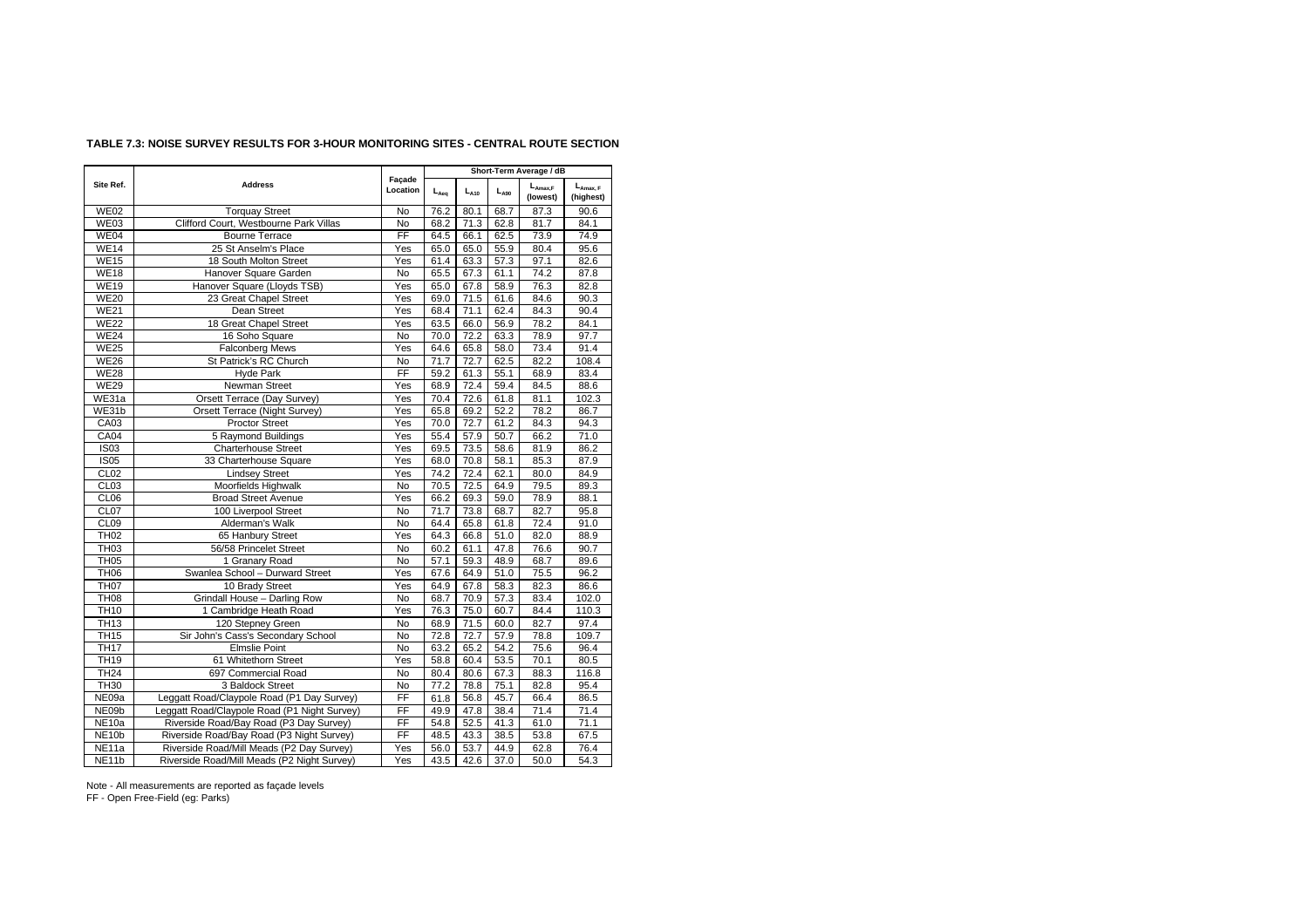|  |  | TABLE 7.4: SHAFT ASSESSMENT BACKGROUND Lago - CENTRAL ROUTE SECTION |  |
|--|--|---------------------------------------------------------------------|--|

|                 |                                  |                                                                                | <b>Background Noise Level</b><br>(dBA) |
|-----------------|----------------------------------|--------------------------------------------------------------------------------|----------------------------------------|
| Route<br>Window | Site                             | <b>Receptor Address</b>                                                        | Mode between<br>21:00-01:30            |
|                 |                                  |                                                                                | and<br>05:30-07:00                     |
| C <sub>1</sub>  | Westbourne Bridge                | 2 Blomfield Villas                                                             | 66                                     |
|                 |                                  | 210 Gloucester Terrace<br>214 Gloucester Terrace                               | 55<br>55                               |
|                 |                                  | 8 Porchester Terrace North                                                     | 55                                     |
| C <sub>2</sub>  | Paddington West                  | 10 Eastbourne Terrace<br>119 Westbourne Terrace                                | 68                                     |
|                 |                                  | 20 Eastbourne Terrace                                                          | 68<br>68                               |
|                 |                                  | 4 to 18 Bishops Bridge                                                         | 68                                     |
|                 |                                  | <b>Brewers Court</b><br>Telstar Pub                                            | 68<br>68                               |
| C <sub>2</sub>  | Paddington East                  | 18 Craven Road                                                                 | 63                                     |
|                 |                                  | 19 Craven Road<br>22 Spring Street                                             | 63<br>56                               |
|                 |                                  | 3 Chilworth Mews                                                               | 56                                     |
|                 |                                  | 31 Westbourne Terrace                                                          | 63                                     |
|                 |                                  | 5 Craven Road<br>9 Craven Road                                                 | 56<br>56                               |
| C <sub>3</sub>  | Hyde Park                        | 25 Hyde Park Gardens                                                           | 59                                     |
|                 |                                  | 28 Hyde Park Gardens                                                           | 60                                     |
|                 |                                  | 30 Hyde Park Gardens<br>Royal Lancaster Hotel                                  | 60<br>62                               |
|                 |                                  | Royal Lancaster Hotel                                                          | 62                                     |
| C <sub>3</sub>  | Park Lane                        | Victoria Lodge                                                                 | 60                                     |
|                 |                                  | 128 Park Lane<br>129 Park Lane                                                 | 68<br>68                               |
|                 |                                  | 138 Park Lane                                                                  | 68                                     |
| C <sub>4</sub>  | <b>Bond Street West</b>          | Avenfield House<br>1 to 12 Hanover Flats                                       | 68<br>48                               |
|                 |                                  | 1 to 12 Hanover Flats                                                          | 48                                     |
|                 |                                  | 1 to 24 Cavendish Flats - west north                                           | 48                                     |
|                 |                                  | 1 to 24 Cavendish Flats - west south<br>1 to 5 Weighhouse Street               | 48<br>48                               |
|                 |                                  | 1 to 5 Weighhouse Street                                                       | 48                                     |
|                 |                                  | 13 to 28 Hanover Flats                                                         | 48                                     |
|                 |                                  | 14 James Street<br>2 Gilbert Street                                            | 48<br>48                               |
|                 |                                  | 22 Binney Street                                                               | 48                                     |
|                 |                                  | 24/25 Binney Street                                                            | 48<br>48                               |
|                 |                                  | 25 to 47 Cavendish Flats - south east<br>25 to 47 Cavendish Flats - south west | 48                                     |
|                 |                                  | 25 to 47 Cavendish Flats - west north                                          | 48                                     |
|                 |                                  | 25 to 47 Cavendish Flats - west south<br>27 St Anselms Place                   | 48<br>48                               |
|                 |                                  | 28 Gilbert Street                                                              | 48                                     |
|                 |                                  | 28 Gilbert Street                                                              | 48                                     |
|                 |                                  | 28 St Anselms Place<br>28 St Anselms Place                                     | 47<br>47                               |
|                 |                                  | 3 Gilbert Street                                                               | 48                                     |
|                 |                                  | 397 Oxford Street                                                              | 48<br>48                               |
|                 |                                  | 48 to 60 Hanover Flats<br>48 to 60 Hanover Flats                               | 48                                     |
|                 |                                  | 75 Duke Street                                                                 | 48                                     |
|                 |                                  | Kings Weighhouse Church<br>Kings Weighhouse Church                             | 48<br>48                               |
|                 |                                  | Kings Weighhouse Church                                                        | 48                                     |
|                 |                                  | Moore Flats                                                                    | 48                                     |
| C <sub>4</sub>  | <b>Bond Street East</b>          | Moore Flats<br>Bond Street Eastern Vent Shaft                                  | 48<br>56                               |
|                 |                                  | 68 New Bond Street                                                             | 56                                     |
|                 |                                  | 17 Tenterden Street<br>8 to 12 Brook Street                                    | 56<br>53                               |
|                 |                                  | 19 Bering Street                                                               | 53                                     |
|                 |                                  | 19 Hanover Square                                                              | 56                                     |
|                 |                                  | 1 Tenterden Street<br>20 Hanover Square                                        | 53<br>53                               |
|                 |                                  | 4 Tenterden Street                                                             | 56                                     |
| C <sub>5</sub>  | Tottenham Court Road West        | 13 Great Chapel Street (Medical Centre)                                        | 57                                     |
|                 |                                  | 15 to 19 Great Chapel<br>20 Great Chapel Street                                | 57<br>57                               |
|                 |                                  | 8 Fareham Street                                                               | 62                                     |
|                 |                                  | 24 Great Chapel Street (Educational Building)<br>West End Hostel               | 62<br>57                               |
| C <sub>5</sub>  | <b>Tottenham Court Road East</b> | 128 Charing Cross Road                                                         | 63                                     |
|                 |                                  | 136 Charing Cross Road (Residential)                                           | 63                                     |
|                 |                                  | 140 Charing Cross Road<br>141 Charing Cross Road                               | 63<br>63                               |
|                 |                                  | 127 to 133 Charing Cross Road (Goslet Yard)                                    | 59                                     |
| C <sub>5</sub>  | <b>Fisher Street</b>             | 1 Fisher Street                                                                | 61                                     |
|                 |                                  | 17 to 23 Scilian House<br>3 Catton Street                                      | 61<br>57                               |
|                 |                                  | University of Westminster                                                      | 57                                     |
| C6              | Farringdon West                  | College of Art & Design<br>11 Greenhill's Rents                                | 61<br>64                               |
|                 |                                  | 65 Cowcross Street south-                                                      | 64                                     |
|                 |                                  | 67 Charterhouse Street                                                         | 64                                     |
|                 |                                  | 70 to 77 Cowcross Street<br>79 Charterhouse Street                             | 64<br>64                               |
|                 |                                  | Cardinal Tower                                                                 | 66                                     |
| C <sub>6</sub>  | Farringdon East                  | 10 Charterhouse Square                                                         | 54<br>53                               |
|                 |                                  | 18/19 Long Lane<br>20 Long Lane                                                | 53                                     |
|                 |                                  | 23 to 28 Charterhouse                                                          | 54                                     |
|                 |                                  | 3 Hayne Street<br>33 Charterhouse Square                                       | 53<br>53                               |
|                 |                                  | 40 Charterhouse Square                                                         | 53                                     |
|                 |                                  | 4 Charterhouse Square                                                          | 54                                     |
|                 |                                  | 72 Long Lane<br>Charterhouse School                                            | 59<br>54                               |
| C7              | Liverpool Street West            | 141 Moorgate                                                                   | 61                                     |
|                 |                                  | 17 Moorfields                                                                  | 61                                     |
|                 |                                  | 6 Moorfields<br>81 Coleman Street                                              | 61<br>61                               |
|                 |                                  | Moor House                                                                     | 61                                     |
|                 |                                  | Moorgate Station                                                               | 61                                     |
|                 |                                  | The City Boot                                                                  | 61                                     |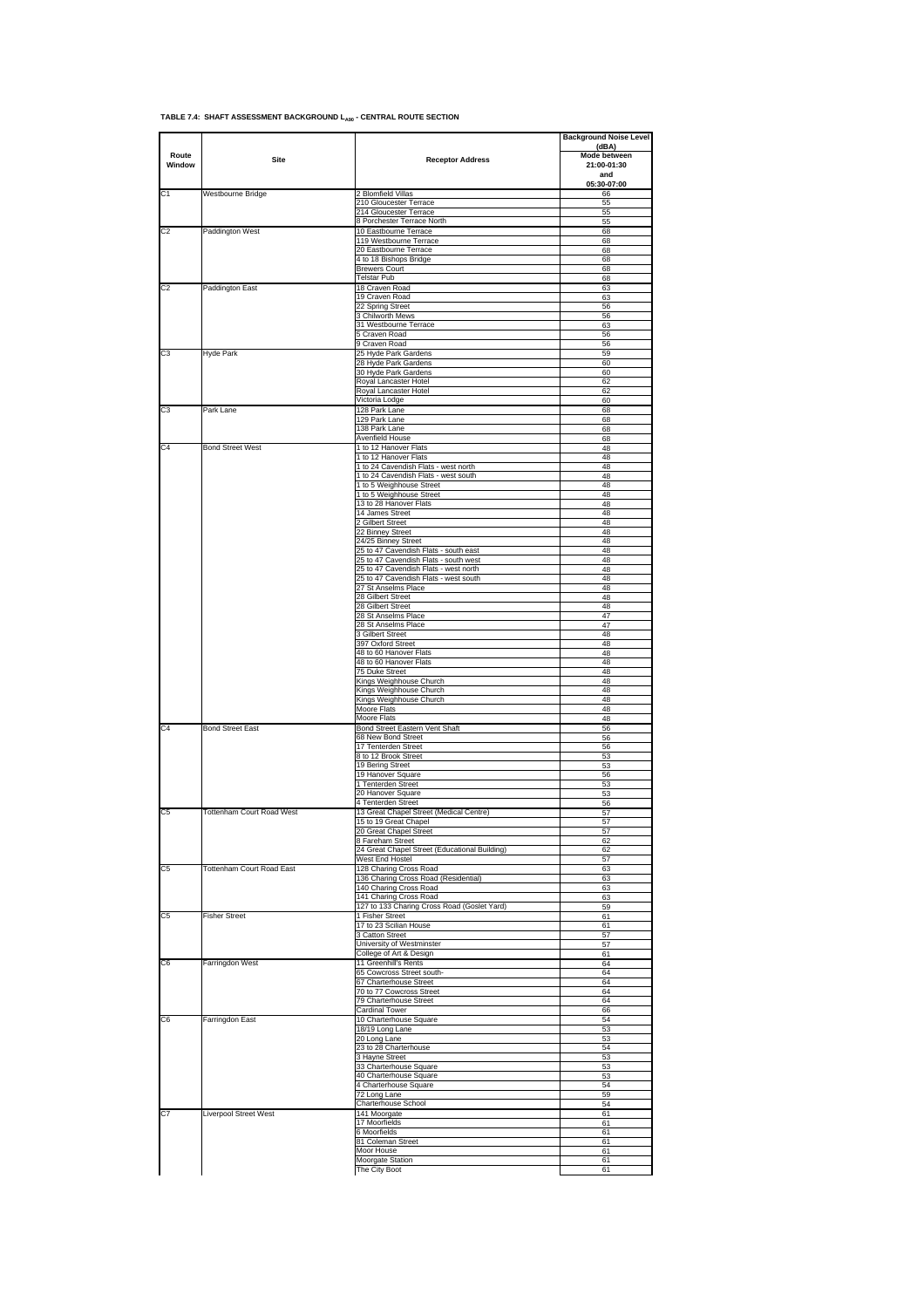|                 |                               |                                                                        | <b>Background Noise Level</b> |
|-----------------|-------------------------------|------------------------------------------------------------------------|-------------------------------|
| Route           |                               |                                                                        | (dBA)<br>Mode between         |
| Window          | Site                          | <b>Receptor Address</b>                                                | 21:00-01:30                   |
|                 |                               |                                                                        | and                           |
| C7              | Liverpool Street East         | 1 to 10 Blomfield Street (West)                                        | 05:30-07:00<br>61             |
|                 |                               | 1 to 10 Blomfield Street (East)                                        | 61                            |
|                 |                               | 1 to 10 Blomfield Street<br>15 Liverpool Street                        | 61<br>61                      |
|                 |                               | 76 to 80 Old Broad Street                                              | 61                            |
|                 |                               | New Broad Street House (West)                                          | 61                            |
|                 |                               | New Broad Street House (East)<br>Swedbank House                        | 61<br>61                      |
| C8              | <b>Hanbury Street</b>         | 1 to 9 Princelet Street                                                | 47                            |
|                 |                               | 10 to 15 Princelet Street                                              | 48                            |
|                 |                               | 41 Princelet Street<br>51 Princelet Street                             | 48<br>47                      |
|                 |                               | 51b Princelet Street                                                   | 48                            |
|                 |                               | 52 Hanbury Street                                                      | 47                            |
|                 |                               | 54 Princelet Street<br>61 Princelet Street                             | 47<br>47                      |
|                 |                               | 61 Princelet Street                                                    | 48                            |
|                 |                               | 65 Hanbury Street<br>65 Princelet Street                               | 47<br>51                      |
|                 |                               | 66 Hanbury Street                                                      | 51                            |
|                 |                               | <b>Boden House</b>                                                     | 47                            |
| C8              | Whitechapel West              | 1-7 Wodeham Gardens<br>15 Lomas Street                                 | 53<br>53                      |
|                 |                               | 19 to 29 Lomas Street                                                  | 53                            |
|                 |                               | Lister House                                                           | 53                            |
|                 |                               | Lister House                                                           | 53                            |
|                 |                               | 49 Vallance Road<br>53a Vallance Road                                  | 53<br>53                      |
|                 |                               | Wodeham Gardens (east)                                                 | 53                            |
|                 |                               | Wodeham Gardens (south)<br>355 to 395                                  | 53<br>53                      |
| C8              | <b>Whitechapel East</b>       | 11 and 12 Brady Street                                                 | 58                            |
|                 |                               | 11 to 70 Collingwood                                                   | 57                            |
|                 |                               | 18 to 28 Cambridge Heath                                               | 60<br>60                      |
|                 |                               | 18 to 28 Cambridge Heath<br>2 to 12 Cambridge Heath                    | 60                            |
|                 |                               | 2 to 12 Cambridge Heath                                                | 60                            |
|                 |                               | 331 to 337 Mile End Road<br>6 to 12 Durward Street                     | 57<br>58                      |
|                 |                               | 6 to 12 Durward Street                                                 | 58                            |
|                 |                               | Grindall House                                                         | 58                            |
| C9              | Stepney Green                 | Swanlea School<br>300 Stepney Way                                      | 58<br>55                      |
|                 |                               | 50a Stepney Green                                                      | 52                            |
|                 |                               | 56 Stepney Green                                                       | 52                            |
|                 |                               | 64 Stepney Green<br>72 Stepney Green                                   | 52<br>52                      |
|                 |                               | <b>Community Education Centre</b>                                      | 52                            |
|                 |                               | Garden Street                                                          | 55                            |
|                 |                               | King John Street<br>Stepney Green School                               | 55<br>52                      |
|                 |                               | Stepping Stones Farm House                                             | 52                            |
|                 |                               | The Sir John Cass's Foundation School (east)                           | 55                            |
| C <sub>10</sub> | <b>Lowell Street</b>          | The Sir John Cass's Foundation School (west)<br>1 to 30 Basin Approach | 55<br>53                      |
|                 |                               | 127 to 157 Basin Approach                                              | 53                            |
|                 |                               | 31 to 63 Basin Approach                                                | 53<br>64                      |
|                 |                               | 604 to 608 Commercial<br>64 to 96 Basin Approach                       | 64                            |
|                 |                               | 689 Commercial Road                                                    | 64                            |
|                 |                               | 699 Commercial Road<br>97 to 126 Basin Approach                        | 64<br>53                      |
|                 |                               | Regents Canal House                                                    | 64                            |
|                 |                               | Regents Canal House                                                    | 64                            |
| C <sub>11</sub> | Isle of Dogs West             | DS-1: 5 Canada Square                                                  | 68<br>68                      |
|                 |                               | Docklands Museum<br>One Canada Square                                  | 68                            |
|                 |                               | <b>Tower Hamlets College</b>                                           | 68                            |
|                 |                               | Unknon North Quay<br>Unknon North Quay                                 | 68<br>68                      |
| C <sub>11</sub> | Isle of Dogs East             | adj to west india quay                                                 | 68                            |
|                 |                               | 1 to 11 Boardwalk Place                                                | 68                            |
|                 |                               | 12 to 22 Boardwalk Place<br>23 to 33 Boardwalk Place                   | 68<br>68                      |
|                 |                               | 332 to 377 Trafalgar Way                                               | 68                            |
|                 |                               | 34 to 44 Boardwalk Place                                               | 68                            |
|                 |                               | 378 to 417 Trafalgar Way<br>45 to 72 Boardwalk Place                   | 68<br>68                      |
|                 |                               | Poplar Business Park                                                   | 68                            |
| C <sub>12</sub> | Bow Triangle (Eleanor Street) | 1 Holyhead Close                                                       | 51                            |
|                 |                               | 1 to 37 Navenby Walk<br>1 to 37 Navenby Walk                           | 48<br>48                      |
|                 |                               | 102 Campbell Road                                                      | 48                            |
|                 |                               | 13 Holyhead Close                                                      | 51<br>48                      |
|                 |                               | 13 Navenby Walk<br>21 Navenby Walk                                     | 48                            |
|                 |                               | 26 Rounton Road                                                        | 48                            |
|                 |                               | 32 to 33 Rounton Road<br>33 Holyhead Close                             | 48<br>51                      |
|                 |                               | 37 Arnold Road                                                         | 51                            |
|                 |                               | 46 to 47 Rounton Road                                                  | 48                            |
|                 |                               | 46-47 Rounton Road<br>96 Campbell Road                                 | 48<br>51                      |
|                 |                               | Campbell Work (N, opp                                                  | 51                            |
|                 |                               | Campbell Works (S, opp                                                 | 51                            |
|                 |                               | Campbell Works Estate<br>Priestman Point                               | 51<br>51                      |
|                 |                               | The Cherrytrees School (N)                                             | 51                            |
|                 |                               | The Cherrytrees School (S)                                             | 51                            |
| C <sub>12</sub> | Mile End Park                 | 1 to 30 Grindley House<br>141 to 187 Wager Street                      | 47<br>50                      |
|                 |                               | 155 to 182 Wager Street (north)                                        | 50                            |
|                 |                               | 155 to 182 Wager Street (south)                                        | 50                            |
|                 |                               | <b>Elmslie Point</b><br>Paul's House                                   | 50<br>50                      |
|                 |                               |                                                                        |                               |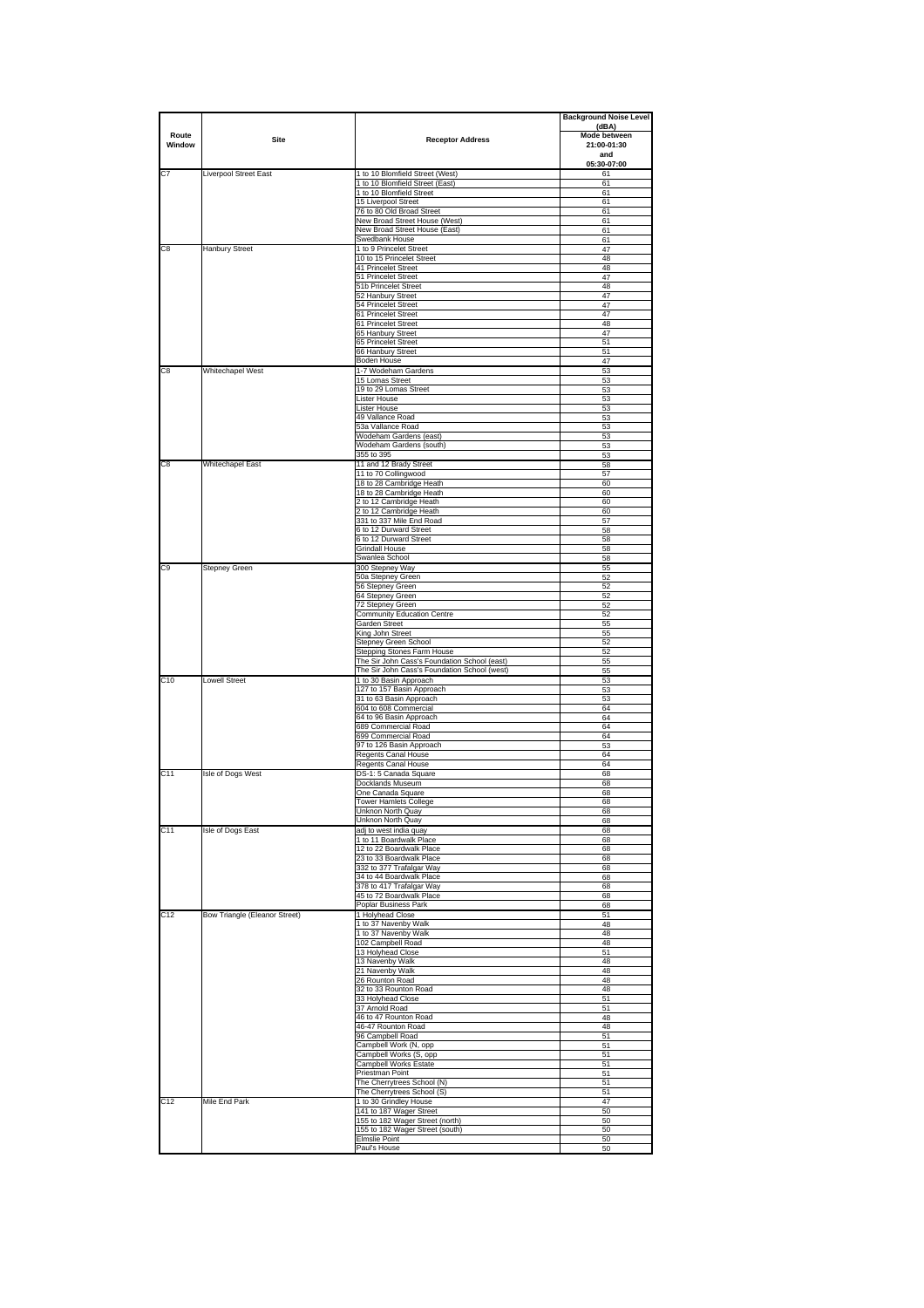## **TABLE 7.5: NOISE SURVEY RESULTS SUMMARY FOR 7-DAY MONITORING SITES - WESTERN ROUTE SECTION**

|                  |                                                        |                   |                                |                    |                       |                                      |                        |                                       |                                         | Weekday Average (5 day) / dB |                    |                                   |                                    |                                |                                       |                         |                                |                                 |                       | Weekly Average (7 day) / dB |                  |                          |                               |                         |                                           |                       |                                                             |                         |                                       |                       |                       |                  | Weekend Average (2 day) / dB        |                               |                         |                                           |                     |                |             |                |
|------------------|--------------------------------------------------------|-------------------|--------------------------------|--------------------|-----------------------|--------------------------------------|------------------------|---------------------------------------|-----------------------------------------|------------------------------|--------------------|-----------------------------------|------------------------------------|--------------------------------|---------------------------------------|-------------------------|--------------------------------|---------------------------------|-----------------------|-----------------------------|------------------|--------------------------|-------------------------------|-------------------------|-------------------------------------------|-----------------------|-------------------------------------------------------------|-------------------------|---------------------------------------|-----------------------|-----------------------|------------------|-------------------------------------|-------------------------------|-------------------------|-------------------------------------------|---------------------|----------------|-------------|----------------|
| Site Ref.        | <b>Address</b>                                         | Facade<br>Locatic |                                |                    | $L_{\text{aon}}$ (dB) |                                      |                        | $L_{A10}$<br>18hr                     | L <sub>A90</sub><br>Lago<br>16hr<br>8hr | LAmax F<br>Range<br>(Lowest) | Range<br>(Highest) | $L_{Amax,F}$<br>Range<br>(Lowest) | $L_{Amax,F}$<br>Range<br>(Highest) |                                |                                       | $L_{Aea}$ (dB)          |                                |                                 | $L_{A10}$<br>18hr     | $L_{A90}$<br>16hr           | $L_{A90}$<br>8hr | LAmax,F Rano-<br>(Lowest | -Amax.F<br>Range<br>(Highest) | max.F Rangu<br>(Lowest) | L <sub>Amax.F</sub><br>Range<br>(Highest) |                       | $L_{\text{dec}}$ (dB)                                       |                         |                                       | $L_{A10}$<br>18hr     | $L_{A90}$<br>16hr     | $L_{A90}$<br>8hr | <sub>⊾max.F</sub> Range<br>(Lowest) | -Amax.F<br>Range<br>(Highest) | (Lowest)                | $L_{\text{Amax,F}}$<br>Range<br>(Highest) |                     | LAeg (dB)      |             |                |
|                  |                                                        |                   | 16 hr<br>Day<br>07:00<br>23:00 | Day<br>07:00 23:00 | Night<br>19:00 07:00  | 18 hr<br>Day<br>06:00 00:00<br>00:00 | 6 hr<br>Night<br>06:00 | Day<br>06:00 07:00<br>24:00 23:00     | Night<br>Dav<br>23:00<br>07:00          | Day<br>07:00<br>23:00        | 07:00<br>23:00     | Night<br>23:00<br>07:00           | Night<br>23:00<br>07:00            | 16 hr<br>Day<br>07:00<br>23:00 | <b>12 hr</b><br>Day<br>07:00<br>19:00 | Night<br>23:00<br>07:00 | 18 hr<br>Day<br>06:00<br>00:00 | 6 hr<br>Night<br>00:00<br>06:00 | Day<br>06:00<br>24:00 | Day<br>07:00<br>23:00       | 23:00<br>07:00   | Day<br>07:00<br>23:00    | Day<br>07:00<br>23:00         | Night<br>23:00<br>07:00 | Night<br>23:00<br>07:00                   | Day<br>07:00<br>23:00 | 12 <sub>hr</sub><br>Day<br>07:00<br>23:00<br>19:00<br>07:00 | 18 <sub>hr</sub><br>Day | 6 hr<br>06:00<br>00:00<br>00:00 06:00 | Day<br>06:00<br>24:00 | Day<br>07:00<br>23:00 | 23:00<br>07:00   | Day<br>07:00<br>23:00               | Day<br>07:00<br>23:00         | Night<br>23:00<br>07:00 | Night<br>23:00<br>$\sim$<br>07:00         | Evening/<br>Weekend | 4hr<br>evening | 10hr<br>day | 16hr<br>day    |
| HL04             | 33 Clevedon Gardens                                    | Yes               | 59.8                           | 60.0 55.5          |                       |                                      |                        | 59.7 54.3 58.4 47.7                   | 44.8                                    | 64.7                         | 98.8               | 51.5                              | 98.6                               | 59 6                           | 59 B                                  | 54.7                    | 59.4                           |                                 | 53.6 57.8 47.6        |                             | 44.6             | 64.7                     | 99.6                          | 48.8                    | 98.6                                      |                       | 59.2 52.9                                                   |                         | 58.7 52.1 56.5                        |                       | 47.4 44.2             |                  | 64.9                                | 99.6                          | 48.8                    | 80.9                                      | 58.9                |                |             | 58.7 58.7 59.3 |
| HL05             | 28 Denbigh Drive                                       | Yes               | 60.1                           | 60.5 54.9          |                       |                                      |                        | 59.9 53.4 56.4 45.7                   | 42.4                                    | 64.6                         | 92.5               | 44.1                              | 83.3                               | 59.8                           | 60.1                                  | 53.9                    | 59.6                           |                                 | 52.0 55.9 45.9        |                             | 42.3             | 64.6                     | 92.5                          | 44.1                    | 83.3                                      | 59.2                  | 59.3<br>51.3                                                |                         | 58.8 48.5 54.8                        |                       | 46.4                  | 42.0             | 65.4                                | 84.5                          | 47.3                    | 81.8                                      | 59.0                | 58.8           |             | 59.6 58.8      |
| HLO6             | 3 Fairway Close                                        | Yes               | 68.1                           | 68.5 60.8          |                       |                                      | <b>57 Q</b>            | 54.9                                  | 42.9<br>43.9                            | 70.7                         | 98.9               | 41.2                              | 101.5                              | 677                            |                                       |                         |                                |                                 | 53.5                  | 42.8                        |                  | 60.5                     | 98.9                          | 41.2                    | 101.5                                     | $-66.7$               | 66.8                                                        | 66.3<br>57.3            | 52.7                                  | 49.8                  | 40.3                  | 38.2             | 60.5                                | 95.0                          | 41.4                    | 93.7                                      | 66.5                | 66.5           |             | 67.2 65.9      |
| HL07             | 69-74 Merrivale Mews                                   | FF.               | 52.2                           | 526 487            |                       |                                      |                        | 52.0 47.6 52.2 45.0                   |                                         | 42.2 53.9                    | 90.0               | 43.4                              |                                    |                                |                                       |                         |                                | 46.1                            | 51.5                  | 44.1                        | 41.2             | 53.9                     | 92.4                          | 40.4                    | 75.5                                      |                       | 50.1                                                        | 49.7<br>444             | 42.4                                  | 49.6                  | 41.7                  | 38.8             | 54.4                                | 92.4                          | 40.4                    | 71.7                                      | 50.0                | 50.0           |             | 50.5 49.7      |
| HL09             | 77 Warwick Road                                        | Yes               | 65.2                           |                    |                       |                                      |                        |                                       | 39.7<br>423                             | 69.1                         | 98.8               | 42.8                              | 96.                                | 64.9                           |                                       |                         |                                |                                 | 570                   | 42.2                        | 39.4 I           | 58.0                     | 99.1                          | 42.8                    | 96.7                                      | 64.2                  | 64.0                                                        | 638<br>56.3             | 54.5                                  | 55.1                  | 42.0                  | 38.6             | 58.0                                | 99.1                          | 43.5                    | 89.9                                      | 63.9                | 63.9           | 64.6        | 63.5           |
| <b>HL11</b>      | 26 Holly Gardens                                       | No.               | 62.3                           | 62.6 57.5          |                       |                                      |                        | 62.1 56.2 57.6 45.5                   |                                         | 44.4<br>71.4                 | 97.9               | 45.4                              | 87.9                               | 619                            | 62 ·                                  |                         |                                | 55.1                            | 56.5 45.1             |                             | 439              | 64.7                     | 97.9                          | 45.4                    | 87.9                                      | 60.9                  | 60.7<br>54.2                                                |                         | 60.6 52.5 53.6                        |                       | 44.1                  | 42.8             | 64.7                                | 89.6                          | 46.6                    | 86.2                                      | 60.9                | 61.1           |             | 61.4 60.4      |
| <b>HL12</b>      | 28 Emden Close (rear of properties face Stockley Road) | Yes               | 65.5                           |                    |                       |                                      |                        |                                       |                                         | 44.3<br>63.7                 | 106.4              | 55.9                              | 105.3                              | 66.3                           |                                       |                         |                                |                                 |                       |                             | 44.9             | 63.7                     | 107.3                         | 55.9                    | 105.3                                     |                       |                                                             |                         |                                       | 50.4 60.1             | 51.7                  | 46.5             | 64.9                                | 107.3                         | 57.0                    | 94.1                                      | 67.8                | 65.2           |             | 69.9 68.5      |
| EA01             | 167 Wells House Road                                   | Yes I             | 69.2                           | 699                | 62.7                  | 69.0 61.1                            |                        | 72.3 54.6                             |                                         | 51.0<br>77.4                 | 107.8              | 73.5                              | 95.9                               | 68.7                           | 69.3                                  | 62.5                    | 68.5                           | 60.9                            |                       | 71.9 54.1                   | 50.5             | 77.4                     | 107.8                         | 71.9                    | 95.9                                      |                       | 67 R<br>619                                                 | 67.2                    |                                       | 60.5 70.9             | 52.7                  | 49.2             | 77.4                                | 102.2                         | 71.9                    | 87.3                                      | 67.0                | 66.3           | 67.6        | 67.3           |
| <b>EA02</b>      | Acton House Boundary                                   | No.               |                                |                    |                       |                                      |                        |                                       | 49 N                                    | 79 O                         | 108.0              | 58.2                              | 994                                |                                |                                       |                         |                                |                                 |                       | 54 1                        |                  | 79 O                     | 108.0                         | 58.1                    | 994                                       |                       |                                                             |                         | 66 F                                  | 61.7                  | 51.6                  | 50.0             | 82.1                                | 969                           | 58.1                    | 93.1                                      | 690                 | 69.3           | 69.1        | 68.5           |
| EA05             | 151 Lynton Road                                        | No                | 78.2                           |                    |                       |                                      |                        |                                       | 464<br>515                              | 76.7                         | 118.6              | 52.2                              | 101.8                              |                                |                                       |                         |                                |                                 | 68 8 I                | 50.5                        |                  | 76.7                     | 118.6                         | 52.2                    | 102.3                                     |                       |                                                             |                         |                                       | 624                   | 47 R                  | -44.3            | 88.7                                | 103.8                         | 52.5                    | 102.3                                     | 73.8                | 73.7           | 74.4        | 73.3           |
| EA06             | 8 Churchill Gardens                                    | Yes               | 60.5                           |                    |                       |                                      |                        |                                       | 42.0<br>49.2                            | 63.5                         | 90.8               | 48.1                              | 82.0                               | 60.4                           |                                       |                         |                                | 54.4                            |                       | 62.0 49.5                   | 43.1             | 63.5                     | 90.8                          | 48.1                    | 96.3                                      |                       | 60.2                                                        |                         | 58.9                                  | 60.6                  | 50.4                  | 45.7             | 70.1                                | 88.4                          | 52.1                    | 96.3                                      | 59.4                | 58.4           | 60.3        | 59.9           |
| <b>EA11</b>      | 10 The Mall                                            | Yes               | 62.8                           | 62 B               | 56.7                  |                                      |                        | 63.5 51.9                             | 46.4                                    | 60.3                         | 96.2               | 58.4                              | 90.9                               | 61.8                           |                                       |                         |                                | 55.2                            | 621                   | 517                         | 46.5             | 60.3                     | 98.1                          | 57.3                    | 90.9                                      |                       | 594<br>$-55.2$                                              | 591                     | 544                                   | 58.6                  | 51.1                  | 46.8             | 68.8                                | 98.1                          | 57.3                    | 89.7                                      | 61.5                | 63.4           | 60.3        | 58.5           |
| <b>EA13</b>      | 30 Monor Road                                          | Yes               | 713                            |                    |                       |                                      |                        |                                       | 39.5<br>46.9                            | 81 O                         | 103.2              | 70.1                              | 96.0                               | <b>70.8</b>                    |                                       |                         |                                | 644                             |                       | 45.8                        |                  | 79.5                     | 103.2                         | 49.5                    | 96.0                                      |                       | 6Q F                                                        | 69.3                    |                                       | 67.3                  | 43.0                  | 37 8             | 79.5                                | 98.4                          | 49.5                    | 93.9                                      | 70.0                | 70.7           |             | 69.9 69.1      |
| <b>EA16</b>      | Fern Bank, Golden Manor                                | Yes               | 65.9                           | 66.0 61.7          |                       | 657 611                              |                        | 63.4 41.7                             |                                         | 37.8<br>72.2                 | 100.1              | 44.9                              | 93.1                               | 65.4                           | 654                                   | 614                     | 65.3                           | 60.3                            | 61.8                  | 41.3                        | 374              | 72.2                     | 100.1                         | 38.0                    | 93.1                                      | 64.2                  | 63.9                                                        | 60 6 I                  | 64.1<br>58.3                          | 57.7                  | 40.4                  | 36.5             | 76.2                                | 97.2                          | 38.0                    | 90.2                                      | 64.9                | 65.6           |             | 63.2 64.8      |
| <b>EA20</b>      | 6 South Parade                                         | No                | 65.0                           | 655 589            |                       |                                      |                        | 64.8 56.9 67.9 54.6                   |                                         | 40.4<br>72.2                 | 105.6              | 63.7                              | 86.1                               | 65 O                           |                                       | 58 6                    | 64.7                           | 56.6                            |                       | 67.7 53.9                   | 30 B L           | 71.6                     | 105.6                         | 63.7                    | 86.1                                      | 64.7                  | 65.3                                                        |                         | 64.4<br>55.8                          | 673                   | 52.2                  | 38.3             | 71.6                                | 100.9                         | 63.9                    | 80.2                                      | 64.2                | 63.3           |             | 64.3 65.1      |
| EA21             | 29A Valetta Road                                       | No.               | 53.6                           | 54.4 44.2          |                       |                                      |                        | 53.2 43.3 50.6 42.3                   |                                         | 37.6<br>55.9                 | 101.6              | 39.6                              | 77.3                               | 53.1                           |                                       |                         | 52.7                           | 44.0                            |                       | $50.2$ 42.3                 | 37.4             | 55.9                     | 101.6                         | 39.6                    | 95.2                                      |                       | 52.8                                                        | 46.0                    | 51.4 45.9                             | 49.4                  | 42.4                  | 36.9             | 57.2                                | 96.1                          | 42.6                    | 95.2                                      | 50.8                | 47.7           |             | $51.1$ $52.8$  |
| KC03             | Kensington & Chelsea College                           | Yes               | 68.5                           | 68.9 62.1          |                       | 68.2 60.3                            |                        | 69.5 50.5                             | 44.5                                    | 67.3                         | 103.1              | 52.7                              | $QA$ $Q$                           |                                |                                       |                         |                                |                                 | 67.8                  | 49.8                        | 44.6             | 67.3                     | 103.1                         | 49.9                    | 99.6                                      |                       |                                                             | 62.9                    | 66.4<br>62.0                          | 63.5                  | 48.1                  | 45.0             | 79.3                                | 100.4                         | 49.9                    | 99.6                                      | 66.6                | 66.6           |             | 66.3 66.7      |
| KC <sub>06</sub> | 15 Barlby Gardens                                      | Yes               | 55.7                           |                    |                       |                                      | 49.3                   | 57.5 46.8                             |                                         | 62.7<br>41.6                 | 93.1               | 44.7                              | 81.5                               | 54.2                           |                                       |                         |                                |                                 | 55.8                  | 45.2                        | 40.2             | 58.3                     | 93.1                          | 44.3                    | 81.5                                      |                       | 50.4                                                        | 50.2<br>48.0            | 47.6                                  | 51.5                  | 41.3                  | 36.8             | 58.3                                | 89.3                          | 44.3                    | 79.0                                      | 52.5                | 54.2           |             | 51.7 49.9      |
| KC07             | Northaw House                                          | Yes               | 58.5                           |                    |                       |                                      | 153.9                  | 59.4<br>53.4                          | 51.2                                    | 59.0                         | 84.9               | 48.7                              | 84.9                               |                                |                                       |                         |                                |                                 | 58.1                  | 52.9                        | 50.4             | 54.4                     | 99.4                          | 48.7                    | 84.9                                      |                       | 56.7                                                        | 56.0<br>50.5            |                                       | 49.5 55.0             | 51.7                  | 48.3             | 54.4                                | 99.4                          | 48.8                    | 78.7                                      | 57.7                | 58.9           | 56.9        | 56.4           |
| HO01             | Flat 2, 1 Chiswick Common Road                         | Yes               |                                |                    |                       |                                      |                        |                                       | 45.3                                    | 74.1                         | 99.4               | 70.6                              | QQA                                |                                |                                       |                         |                                |                                 |                       |                             |                  | 74.1                     | 99.4                          | 65.6                    |                                           |                       |                                                             |                         |                                       |                       | 54.8                  | 46.f             | 74.1                                | 93.4                          | 65.6                    | 87.7                                      | 65.1                | 65.2           | 64.2        | 65.4           |
| HF01             | 68 Braybrook Street                                    | No                | 59.3                           | 58.2               |                       |                                      |                        | 55.2 47.                              | 43.3                                    | 58.9                         | 99.0               | 50.0                              | 86.7                               | 60.1                           |                                       |                         |                                |                                 | 55.1                  | 47.2                        |                  | 57.6                     | 99.8                          | 48.4                    | 92.9                                      |                       |                                                             |                         | 51.9                                  | 54.7                  | 46.1                  | 42.1             | 57.6                                | 99.8                          | 48.4                    | 92.9                                      | 61.2                | 61.0           |             | 55.6 63.0      |
| <b>SB02</b>      | 95 Bathurst Walk                                       | No                | 62.6                           | 62.9 57.2          |                       | 623 557                              |                        | 58.0 47.4                             | 45.1                                    | 63.1                         | 106.4              | 46.8                              | 90.5                               | 624                            | 62.7                                  |                         |                                | 543                             | 571                   | 47.0                        | 45.3             | 53.6                     | 106.4                         | 46.8                    | 90.5                                      |                       | 62.1                                                        | 61 6                    | 51.0                                  | 54.9                  | 46.1                  | 45.6             | 53.6                                | 101.3                         | 51.8                    | 84.4                                      | 61.5                | 60.6           |             | 61.2 62.6      |
| <b>SB02</b>      | 95 Bathurst Walk                                       |                   | No. 162.6                      | 629 572            |                       | 623 557                              |                        | 580 474                               | 45.1                                    | 63.1                         | 106.4              | 46.8                              | 90.5                               | 62.4                           | 62.7                                  |                         |                                | 54.3                            |                       | $571$ 470                   | 4531             | 53.6                     | 106.4                         | 46.8                    | 90.5                                      | 61 Q                  | 621                                                         | 61 6                    | 51.0                                  | 54.9                  | 46.1                  | 45.6             | 53.6                                | 101.3                         | 51.8                    | 84.4                                      | 61.5                | 60.6           |             | 61.2 62.6      |
| SL04             | 57 Lake Avenue                                         | No.               | 63.7                           | 64.0 59.7          |                       |                                      |                        | 63.8 56.9 64.1 51.2                   |                                         | 41.8<br>68.0                 | 103.4              | 46.7                              | 101.3                              | 63.2                           | 63.3                                  | 58.9                    | 63.2                           |                                 |                       | 56.5 63.4 50.4              | 41.4             | 66.5                     | 103.4                         | 46.7                    | 101.3                                     | 61.8                  | 61 6                                                        | 571                     | 61.7 55.7 61.8                        |                       | 48.4                  | 40.2             | 66.5                                | 98.5                          | 52.1                    | 96.1                                      | 61.8                | 62.5           |             | 62.1 60.6      |
| SL <sub>08</sub> | 59 Lansdowne Avenue                                    | No                | 62.8                           | 63.2 56.3          |                       | 62.5 55.1                            |                        | 62.8 53.3                             |                                         | 47.1<br>70.3                 | 99.9               | 57.8                              | 90.0                               | 62.4                           | 62 6                                  | 55.7                    | 62.1                           | 54.3                            |                       | 62.5 53.2                   | 47.3             | 64.6                     | 100.4                         | 57.8                    | 90.0                                      | 613                   | 611                                                         | 54.2                    | 61.0 52.4 61.8                        |                       | 52.9                  | 47.7             | 64.6                                | 100.4                         | 58.2                    | 81.2                                      | 61.4                | 61.4           |             | 61.6 61.2      |
| SL11             | 14 Richmond Crescent                                   | Yes               |                                |                    |                       |                                      |                        | 59.1<br>470                           | 371                                     | 652                          | 100.7              | 55.1                              | 829                                | 624                            | 59 A                                  |                         |                                |                                 | 59.1                  |                             |                  | 57.3                     | 100.7                         | 53.8                    | 82.9                                      |                       |                                                             |                         | 45.7                                  |                       | 45.9                  | 36.1             | 57.3                                | 99.4                          | 53.8                    | 78.8                                      | 65.7                | 64.5           |             | 66.5 66.3      |
| <b>SL13</b>      | 75 Halkingscroft                                       | No                | $-59.7$                        |                    | 53.0                  | 59.4                                 | 1 51.4                 | 59.8                                  | 38.6<br>45.3                            | 68.3                         | 89.2               | 41.5                              | 88.9                               | 594                            |                                       |                         |                                |                                 | 59.4                  | 45.4                        |                  | 66.4                     | 89.2                          | 38.0                    | 88.9                                      |                       | 58.5                                                        | 58.2                    | 45.0                                  | 58.4                  | 45.5                  | 36.7             | 66.4                                | 81.5                          | 38.0                    | 81.1                                      | 58.6                | 58.8           | 59.2        | 158.0          |
| <b>SL16</b>      | 3 Aldenbury Road West                                  | <b>No</b>         |                                |                    |                       |                                      |                        |                                       | 36.2                                    | 66 B                         | 105.1              | 33.9                              | 94.7                               |                                |                                       |                         |                                |                                 | 584                   |                             |                  | 63.2                     | 105.1                         | 33.9                    | 95.3                                      |                       |                                                             |                         |                                       | 56.8                  | 41.9                  | 32.9             | 63.2                                | 978                           | 35.9                    | 95.3                                      | 67.6                | 67.4           | 68.6        | 67.3           |
| WM04             | Berkshire Lodge                                        |                   |                                |                    |                       |                                      |                        | No 69.3 69.8 63.1 69.1 61.2 69.2 54.2 | 41.5                                    | 72.6                         | 103.9              | 63.3                              | 99.3                               | 68.8                           | 69.2                                  | 62.5                    | 68.5                           |                                 |                       | 60.3 68.6 53.2 41.4         |                  | 716                      | 103.9                         | 54.3                    | 99.3                                      |                       | 67.5 67.4 60.8 67.2 58.2 67.1                               |                         |                                       |                       | $50.6$ 41.0           |                  | 71.6                                | 102.3                         | 543                     | 97.2                                      | 67.3                |                |             | 67.4 68.2 66.7 |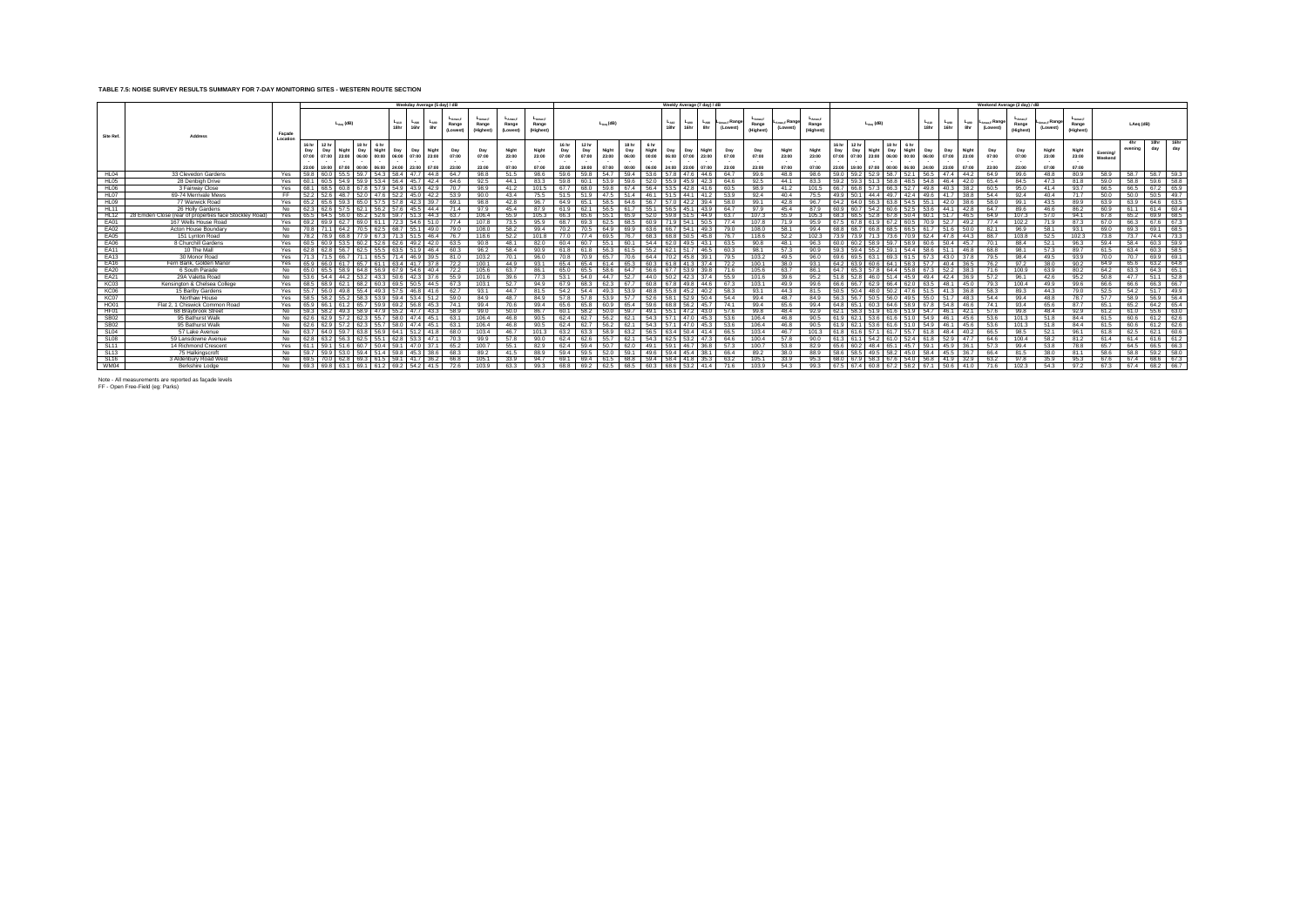|                  |                                         |           |              |                             |                |                       |                                          |                   | Weekday averages (5 day) |                  |                                   |                                    |                                    |                                    |
|------------------|-----------------------------------------|-----------|--------------|-----------------------------|----------------|-----------------------|------------------------------------------|-------------------|--------------------------|------------------|-----------------------------------|------------------------------------|------------------------------------|------------------------------------|
|                  |                                         | Façade    |              |                             | $L_{Aea}$ (dB) |                       |                                          | $L_{A10}$<br>18hr | $L_{A90}$<br>16hr        | $L_{A90}$<br>8hr | $L_{Amax,F}$<br>Range<br>(Lowest) | $L_{Amax,F}$<br>Range<br>(Highest) | $L_{A max.F}$<br>Range<br>(Lowest) | $L_{Amax,F}$<br>Range<br>(Highest) |
| Site Ref.        | <b>Address</b>                          | Location  | 16 hr<br>Dav | 12 hr<br>Dav<br>07:00 07:00 | Night<br>23:00 | 18 hr<br>Day<br>06:00 | 6 <sub>hr</sub><br><b>Night</b><br>00:00 | Dav<br>06:00      | Day<br>07:00             | Night<br>23:00   | Dav<br>07:00                      | Day<br>07:00                       | Niaht<br>23:00                     | Night<br>23:00                     |
|                  |                                         |           | 23:00        | 19:00                       | 07:00 00:00    |                       | 06:00                                    | 24:00             | 23:00                    | 07:00            | 23:00                             | 23:00                              | 07:00                              | 07:00                              |
| HL01             | Peter Fagon House Boundary, Dawley Road | No        | 70.9         | 71.4                        | 66.5           | 70.8                  | 65.6                                     | 67.6              | 56.2                     | 44.1             | 81.7                              | 97.9                               | 66.8                               | 98.9                               |
| <b>EA04</b>      | 65 Lynton Road                          | Yes       | 60.9         | 61.0                        | 55.5           | 60.7                  | 54.6                                     | 62.6              | 48.6                     | 48.2             | 72.1                              | 90.1                               | 60.9                               | 78.6                               |
| <b>EA08</b>      | 3 Oakley Road                           | No        | 68.6         | 69.1                        | 64.0           | 68.4                  | 63.1                                     | 69.8              | 49.7                     | 49.1             | 79.6                              | 101.6                              | 56.2                               | 90.7                               |
| EA09             | 10 Waldegrave Road                      | Yes       | 66.2         | 66.6                        | 61.7           | 66.0                  | 60.8                                     | 65.5              | 49.1                     | 41.5             | 80.0                              | 87.6                               | 57.8                               | 95.7                               |
| EA10             | 39 Hamilton Road                        | Yes       | 57.0         | 57.3                        | 51.9           | 56.7                  | 51.1                                     | 58.7              | 44.8                     | 41.7             | 64.3                              | 92.2                               | 53.8                               | 87.5                               |
| EA14             | 38 Felix Road                           | <b>No</b> | 72.0         | 72.3                        | 65.9           | 71.8                  | 64.3                                     | 63.5              | 47.0                     | 39.7             | 83.6                              | 105.7                              | 51.6                               | 95.2                               |
| <b>EA17</b>      | St Anns School                          | <b>No</b> | 69.2         | 69.6                        | 60.4           | 68.9                  | 57.7                                     | 68.3              | 49.9                     | 44.3             | 83.5                              | 97.9                               | 55.9                               | 90.9                               |
| EA19             | Avenue Road                             | <b>No</b> | 68.5         | 68.4                        | 64.8           | 68.5                  | 60.9                                     | 70.7              | 57.5                     | 46.9             | 75.1                              | 107.3                              | 69.8                               | 100.8                              |
| <b>EA22</b>      | 159 Queens Road                         | Yes       | 52.9         | 53.2                        | 52.7           | 52.9                  | 52.5                                     | 54.5              | 39.6                     | 40.1             | 60.0                              | 85.3                               | 44.9                               | 83.0                               |
| EA23             | <b>Advanced Plastics</b>                | Yes       | 61.1         | 61.5                        | 59.8           | 61.0                  | 59.7                                     | 61.7              | 46.1                     | 49.6             | 69.5                              | 99.2                               | 53.5                               | 85.2                               |
| <b>SL18</b>      | <b>Chequers Bridge Cottages</b>         | No        | 72.2         | 72.7                        | 64.9           | 71.9                  | 62.9                                     | 67.4              | 48.8                     | 43.5             | 74.7                              | 104.7                              | 65.8                               | 100.9                              |
| <b>SB01</b>      | Greenaways, Station Rd, Taplow          | No        | 59.6         | 59.9                        | 51.3           | 59.2                  | 48.5                                     | 59.0              | 46.7                     | 39.6             | 63.1                              | 100.5                              | 46.4                               | 75.7                               |
| SB <sub>03</sub> | 19 Bathurst Walk                        | No        | 57.2         | 56.3                        | 58.0           | 57.6                  | 56.6                                     | 57.7              | 50.7                     | 53.6             | 64.7                              | 84.3                               | 53.8                               | 75.4                               |
| <b>SL01</b>      | 101 Sandringham Court                   | Yes       | 70.5         | 71.1                        | 65.8           | 70.3                  | 65.2                                     | 59.2              | 45.9                     | 40.6             | 64.1                              | 101.5                              | 45.1                               | 98.9                               |
| <b>SL10</b>      | 61A Grays Place                         | Yes       | 54.7         | 55.7                        | 48.7           | 54.4                  | 47.4                                     | 54.9              | 44.0                     | 36.5             | 63.3                              | 82.5                               | 45.1                               | 86.6                               |
| <b>WM01</b>      | 51 Brownfield Gardens                   | No        | 61.5         | 61.8                        | 49.6           | 61.0                  | 48.7                                     | 56.7              | 45.4                     | 36.3             | 67.4                              | 99.9                               | 46.3                               | 81.7                               |
| <b>WM03</b>      | <b>Brockton Court</b>                   | <b>No</b> | 64.4         | 65.3 55.7                   |                | 64.1                  | 52.8                                     | 63.9              | 49.5                     | 37.8             | 72.5                              | 95.0                               | 59.6                               | 89.2                               |

#### **TABLE 7.6: NOISE SURVEY RESULTS SUMMARY FOR WEEKDAY 24-HOUR MONITORING SITES - WESTERN ROUTE SECTION**

Note - All measurements are reported as façade levels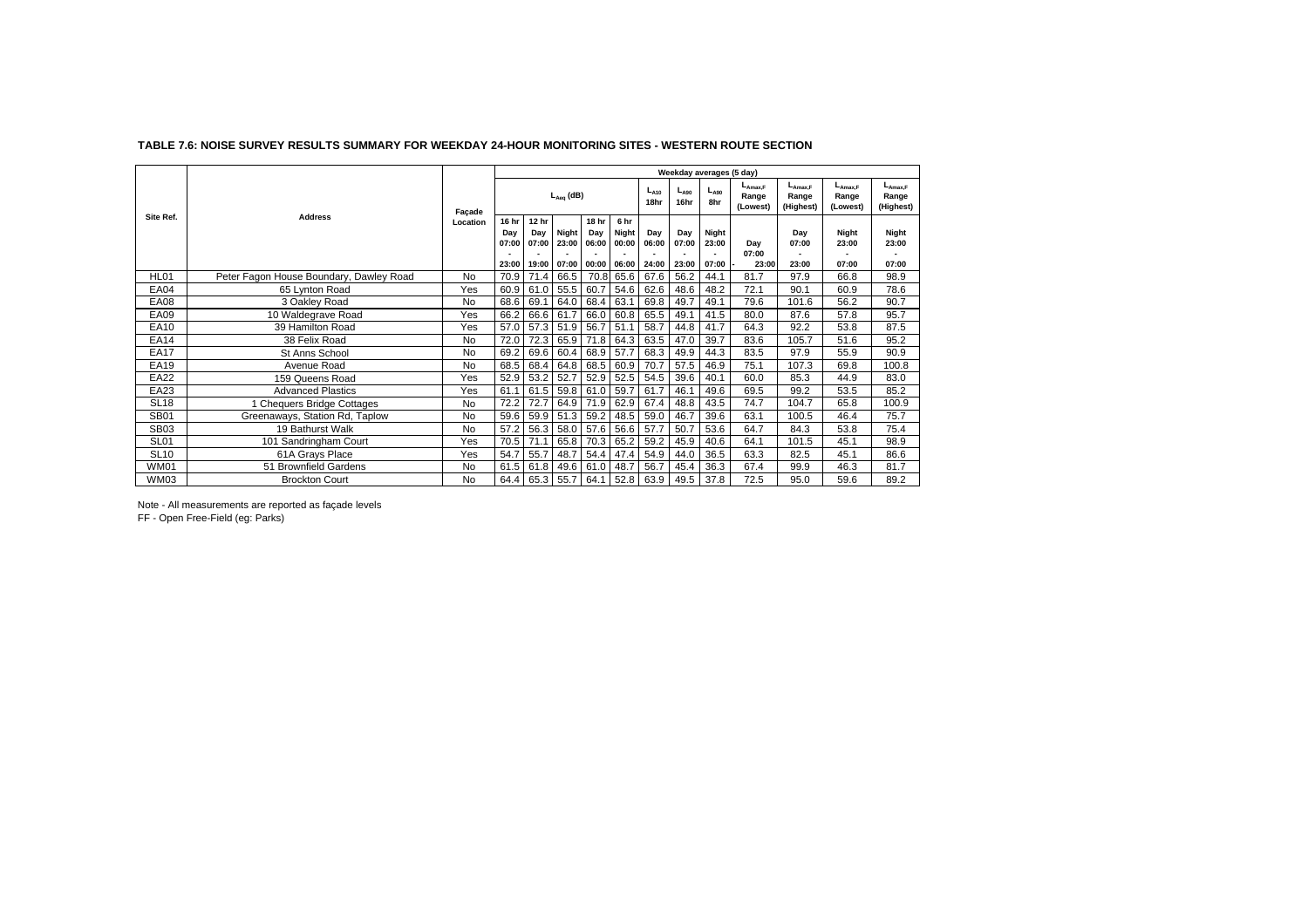## **TABLE 7.7: NOISE SURVEY RESULTS FOR 3-DAY MONITORING SITES - WESTERN ROUTE SECTION**

|                  |                                  | Façade    |           |           |           | Short-Term Average / dB  |                            |
|------------------|----------------------------------|-----------|-----------|-----------|-----------|--------------------------|----------------------------|
| Site Ref.        | <b>Address</b>                   | Location  | $L_{Aeq}$ | $L_{A10}$ | $L_{A90}$ | $L_{Amax.F}$<br>(lowest) | $L_{Amax, F}$<br>(highest) |
| HL03             | 44 Burnham Gardens               | <b>No</b> | 60.9      | 59.6      | 53.8      | 81.0                     | 84.2                       |
| <b>HL08</b>      | 19-21 Warwick Road               | <b>No</b> | 64.2      | 59.5      | 45.4      | 79.2                     | 94.8                       |
| <b>HL10</b>      | 72-75 Knowles Close              | <b>No</b> | 61.0      | 60.8      | 46.7      | 76.9                     | 80.0                       |
| <b>HL13</b>      | 138 Fairway Avenue               | Yes       | 65.5      | 50.2      | 42.8      | 83.5                     | 93.1                       |
| EA03             | 52 Lowfield Road                 | No        | 56.9      | 58.5      | 51.7      | 70.5                     | 82.8                       |
| <b>EA07</b>      | 273 Noel Road                    | No        | 69.4      | 72.3      | 57.5      | 85.8                     | 89.7                       |
| <b>EA12</b>      | 4 Madeley Road                   | Yes       | 61.3      | 62.3      | 51.1      | 79.7                     | 87.6                       |
| <b>EA15</b>      | 55 Berners Drive                 | No        | 64.5      | 66.6      | 54.4      | 79.8                     | 81.9                       |
| <b>EA18</b>      | 15 Milian Road                   | No        | 58.2      | 60.0      | 50.2      | 73.7                     | 73.8                       |
| KC01             | 1 Edenham Way (Elkstone Road)    | <b>No</b> | 73.0      | 76.5      | 60.0      | 87.0                     | 88.7                       |
| <b>KC02</b>      | 83 St Ervans Road                | <b>No</b> | 72.9      | 75.9      | 59.3      | 90.8                     | 92.4                       |
| KC04             | Octavia House                    | Yes       | 68.2      | 71.2      | 52.9      | 87.9                     | 88.8                       |
| <b>KC05</b>      | 38 Kensal House                  | <b>No</b> | 75.4      | 77.0      | 58.9      | 90.3                     | 106.4                      |
| <b>KC08</b>      | Kensal Green Cemetery            | <b>No</b> | 58.9      | 61.1      | 57.3      | 75.6                     | 76.1                       |
| <b>SB04</b>      | Beam End (Bathurst Walk)         | <b>No</b> | 69.0      | 72.7      | 58.3      | 85.1                     | 88.8                       |
| <b>SB05</b>      | SGT Garage, Station Road, Taplow | <b>No</b> | 65.9      | 68.6      | 46.9      | 82.4                     | 85.4                       |
| <b>SL02</b>      | 11 Berkley Mews                  | <b>No</b> | 57.1      | 58.5      | 47.8      | 75.9                     | 76.0                       |
| SL <sub>03</sub> | 82 Stanhope Road                 | <b>No</b> | 71.9      | 58.4      | 45.1      | 96.6                     | 97.4                       |
| <b>SL05</b>      | 33 Salt Hill Way                 | <b>No</b> | 70.3      | 72.1      | 62.3      | 86.4                     | 89.3                       |
| <b>SL06</b>      | Ramgarhia Sikh Temple            | <b>No</b> | 64.4      | 67.5      | 56.4      | 79.2                     | 80.9                       |
| SL <sub>07</sub> | 36-43 Pickford Gardens           | No        | 69.1      | 71.8      | 57.2      | 83.8                     | 88.2                       |
| SL09             | <b>Thames University</b>         | Yes       | 61.2      | 60.2      | 45.9      | 79.9                     | 83.0                       |
| <b>SL12</b>      | 101 Eastbridge, Victoria Road    | No        | 74.0      | 65.7      | 52.0      | 90.3                     | 107.2                      |
| <b>SL14</b>      | 45 Springate Field               | No        | 58.5      | 58.3      | 42.0      | 76.8                     | 82.5                       |
| <b>SL15</b>      | 2 Maryside                       | <b>No</b> | 62.8      | 67.4      | 45.9      | 76.7                     | 81.2                       |
| SL17             | 67-69 Mead Avenue                | <b>No</b> | 64.0      | 56.7      | 45.3      | 85.0                     | 87.0                       |
| <b>WM02</b>      | 189/191 Boyn Valley Road         | No        | 63.0      | 66.4      | 50.1      | 75.6                     | 85.7                       |
| <b>WM05</b>      | 1-6 Hampshire Lodge              | Yes       | 67.8      | 69.6      | 59.8      | 83.9                     | 86.8                       |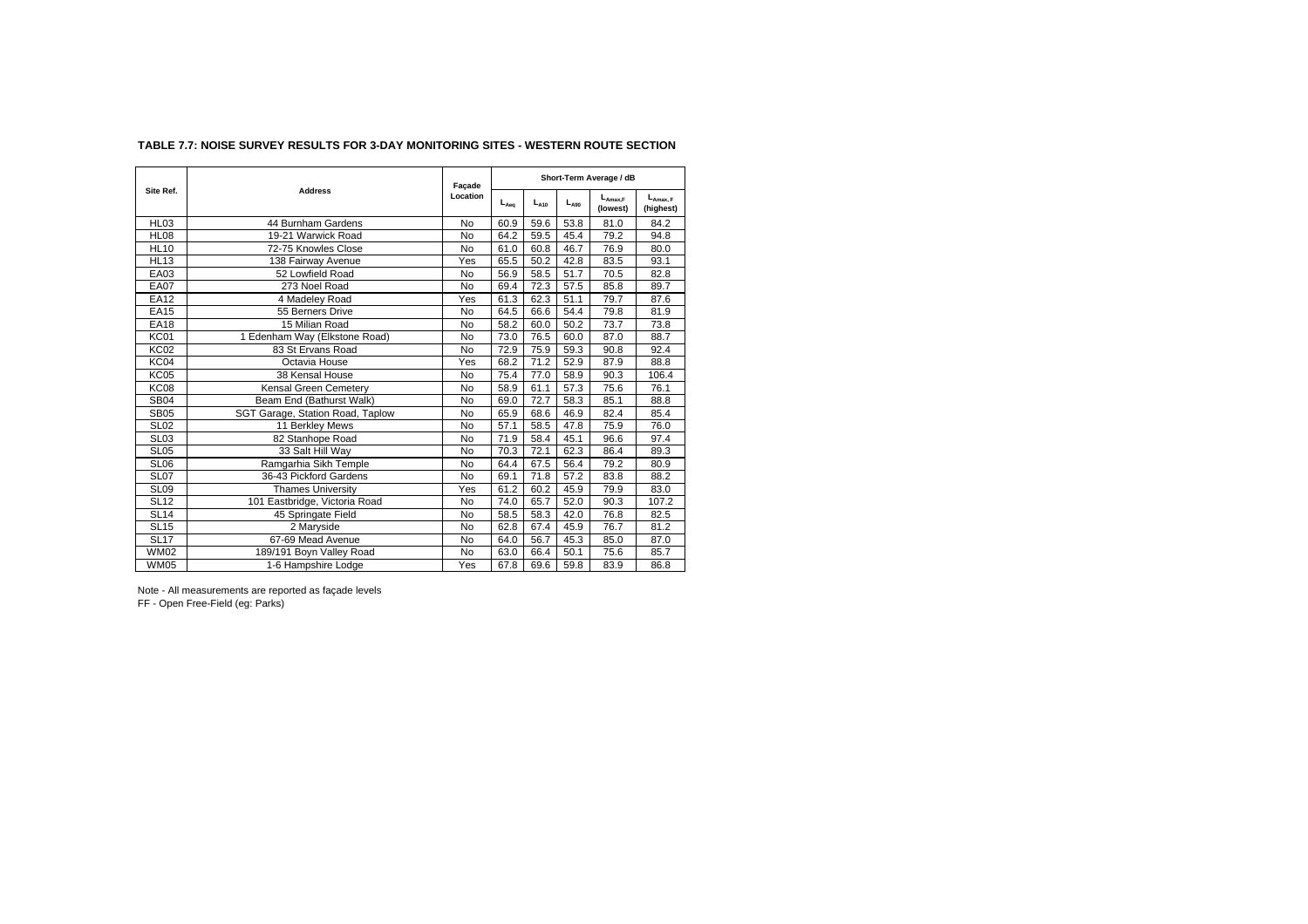## **TABLE 7.8: NOISE SURVEY RESULTS SUMMARY FOR 7-DAY MONITORING SITES - NORTH EAST ROUTE SECTION**

|             |                                            |                    |                                                                                                                        |              |                |                          |                                 |           | Weekday Average (5 day) / dB            |                              |                                    |                                          |                              |                                |                       |                         |                                |      |                   |                   | Weekly Average (7 day) / dB                                    |                                          |                              |                                       |                                      |                                     |                    |                                     |                                          |                             |                       |                         |                                         | Weekend Average (2 day) / dB    |                         |                                                     |                     |                |             |             |
|-------------|--------------------------------------------|--------------------|------------------------------------------------------------------------------------------------------------------------|--------------|----------------|--------------------------|---------------------------------|-----------|-----------------------------------------|------------------------------|------------------------------------|------------------------------------------|------------------------------|--------------------------------|-----------------------|-------------------------|--------------------------------|------|-------------------|-------------------|----------------------------------------------------------------|------------------------------------------|------------------------------|---------------------------------------|--------------------------------------|-------------------------------------|--------------------|-------------------------------------|------------------------------------------|-----------------------------|-----------------------|-------------------------|-----------------------------------------|---------------------------------|-------------------------|-----------------------------------------------------|---------------------|----------------|-------------|-------------|
| Site Ref.   | <b>Address</b>                             | Facade<br>Location |                                                                                                                        |              | $L_{Aeq}$ (dB) |                          | $L_{A10}$<br>18hr               | $L_{A90}$ | $L_{A90}$<br>8hr                        | -Amax.F<br>Range<br>(Lowest) | $L_{AMax,F}$<br>Range<br>(Highest) | L <sub>Amax,F</sub><br>Range<br>(Lowest) | LAmaxF<br>Range<br>(Highest) |                                |                       | $L_{Aeq}$ (dB)          |                                |      | $L_{A10}$<br>18hr | $L_{A90}$<br>16hr | $L_{A90}$<br>8hr                                               | ⊶ µ∟ <sub>Amax,F</sub> Range<br>(Lowest) | -Amax F<br>Range<br>(Highest | ⊶ <sub>≏max,F</sub> Range<br>(Lowest) | <b>LAmax F</b><br>Range<br>(Highest) |                                     |                    | $L_{A\text{eq}}$ (dB)               |                                          | $L_{A10}$<br>18hr           | $L_{A90}$<br>16hr     | $L_{A90}$<br>8hr        | - ∟ <sub>Amax,F</sub> Range<br>(Lowest) | $-Amax F$<br>Range<br>(Highest) | (Lowest)                | ∟ <sub>Amax.F</sub> Range L <sub>Amax.F</sub> Range |                     | LAeg (dB)      |             |             |
|             |                                            |                    | 16 <sub>hr</sub><br>07:00 07:00 23:00 06:00 00:00 06:00 07:00 23:00<br>23:00 19:00 07:00 00:00 06:00 24:00 23:00 07:00 | 12 hr<br>Day | <b>Night</b>   | $18hr$ 6 hr<br>Day Night | Day                             | Day       | <b>Nigh</b>                             | Day<br>07:00<br>23:00        | Day<br>07:00<br>23:00              | Night<br>23:00<br>07:00                  | Night<br>23:00<br>07:00      | 16 hr<br>Day<br>07:00<br>23:00 | Day<br>07:00<br>19:00 | Night<br>23:00<br>07:00 | 18 hr<br>Day<br>06:00<br>00:00 | 6 hr | Night Day         | Day               | Night<br>00:00  06:00  07:00  23:00<br>06:00 24:00 23:00 07:00 | Day<br>07:00<br>23:00                    | Day<br>07:00<br>23:00        | 23:00<br>07:00                        | 23:00                                | Day  <br>07:00 07:00<br>23:00 19:00 | 16 hr 12 hr<br>Day | Night<br>23:00 06:00<br>07:00 00:00 | 18 hr<br>6 <sub>hr</sub><br>Day<br>Night | Day<br>00:00 06:00<br>24:00 | Day<br>07:00<br>23:00 | Night<br>23:00<br>07:00 | Day<br>07:00<br>23:00                   | Day<br>07:00<br>23:00           | Night<br>23:00<br>07:00 | Night<br>23:00<br>07:00                             | Evening/<br>Weekend | 4hr<br>evening | 10hr<br>dav | 16hr<br>dav |
| NE06        | The Carpenter's and Docklands Youth Centre | No.                |                                                                                                                        |              |                |                          |                                 |           |                                         | 72.7                         | 94.7                               | 52.8                                     | 89.3                         |                                |                       |                         |                                |      |                   |                   |                                                                |                                          | 102.3                        |                                       |                                      |                                     |                    |                                     |                                          |                             |                       |                         |                                         | 102.3                           |                         |                                                     | 63.1                | 63.5           | 63.6        | 62.0        |
| <b>BD03</b> | West Ham Training Ground                   | Yes                |                                                                                                                        |              |                | 73.3                     | 663 656                         |           | 143.0                                   | 86.3                         | 102.9                              | 54.7                                     | 95.3                         | 723                            |                       | 67 P                    | 722                            |      | 641               | 50.2              | 44.2                                                           | 84.7                                     | 102.9                        | 54.7                                  |                                      |                                     |                    | 65.1                                |                                          | 60.4                        | 50 B                  | 46.9                    | 84.7                                    | <b>98.8</b>                     | 57.4                    | 94.2                                                | 70.9                |                |             | 68.3        |
| <b>HA02</b> | 12 Cambridge Avenue                        | No                 |                                                                                                                        | 61.5         |                |                          |                                 |           | 54.5   60.9   51.1   61.8   47.5   42.8 | 68.9                         | 95.5                               | 46.9                                     | 91.3                         | 59.8                           | 60.1                  | 53.5                    | 59.6                           | 50.1 |                   |                   | 60.4 46.6 42.5                                                 | 64.4                                     | 95.5                         | 44.9                                  |                                      | 56.6 56.7                           |                    | 51.1                                | 56.4 47.6                                | 56.7                        | 44.2                  | 41.8                    | 64.4                                    | 87.5                            | 44.9                    | 79.7                                                | 58.3                | 59.8           | 57.9        | 55.4        |
| <b>HA10</b> | 11A Ainslev Avenue                         | No                 | 70.2 70.4 66.4 70.1 65.0 64.8 45.1 40.2                                                                                |              |                |                          |                                 |           |                                         | 84.0                         | 100.3                              | 44.6                                     | 94.4                         | 69.5                           | 69.7                  | 65.7                    | 69.4 I                         |      |                   |                   | 63.9 62.9 45.4 40.8                                            | 82.5                                     | 100.3                        | 44.6                                  | 94.4                                 |                                     |                    |                                     | 67.7 68.0 63.7 67.5 61.3 58.2 46.1       |                             |                       | 42.4                    | 82.5                                    | 96.4                            | 51.2                    | 93.6                                                | 68.5                | 69.5           | 68.1        | 67.2        |
| <b>HA11</b> | 47 Beechfield Gardens                      | Yes                | 7 61                                                                                                                   |              |                |                          | $57.3$ 61.7 54.0 60.3 47.7 44.0 |           |                                         | 67.6                         | 101.9                              | 47.3                                     | 85.6                         | 60 F                           |                       | 56.                     |                                | 54.0 |                   |                   | 47.8 44.5                                                      |                                          | 101.9                        |                                       |                                      | 57.5 57.8                           |                    | 55.3 57.3                           |                                          | 56.4<br>54.0                | 48.0                  | 45.7                    | 66.3                                    |                                 | 54 O                    |                                                     | 59.7                |                | 58.6        | 56.5        |
| <b>HA12</b> | 49 Sheringham Avenue                       | Yes                | 63.3 63.5 59.1                                                                                                         |              |                |                          | 63.3 57.1 62.9 45.2 40.0        |           |                                         | 73.2                         | 97.7                               | 47.0                                     | 84.7                         | 62.9                           | 62.9                  | 58.5                    | 62.8                           |      |                   |                   | 56.5 61.5 45.4 40.3                                            | 73.2                                     | 97.7                         | 47.0                                  | 85.1                                 |                                     |                    | 61.8 61.3 57.1 61.6                 |                                          | 58.0<br>54.8                | 45.9                  | 41.0                    | 75.2                                    | 93.3                            | 50.5                    | 85.1                                                | 62.5                | 62.7           | 64.8        | -59.6       |
| <b>HA13</b> | Oldchurch Hospital (western)               | No                 | 60.2 60.8 55.3 60.0 53.8 59.9 51.3 44.3                                                                                |              |                |                          |                                 |           |                                         | 63.8                         | 94.6                               | 43.3                                     | 90.7                         | 58.4                           | 59.0                  | 54.5                    | 58.3                           | 53.0 |                   | 57.9 49.2         | 43.4                                                           | 62.4                                     | 94.6                         | 43.1                                  | 90.7                                 |                                     |                    | 54.1 54.5 52.5                      | 53.9                                     | 51.1<br>52.8                | 43.8                  | 41.0                    | 62.4                                    | 88.9                            | 43.1                    | 88.0                                                | 56.2                | 58.1           | 55.3        | 52.9        |
| <b>HA14</b> | 12 Albion Close                            | Yes                |                                                                                                                        |              | 626            |                          | 67.4 60.5 65.0 48.2 41.9        |           |                                         | 79.2                         | 104.4                              | 45.4                                     | 86.0                         |                                |                       |                         | 66 2                           | 594  | 62.9              |                   | 47.9 42.3                                                      |                                          | 104.4                        | 45.4                                  | 86.7                                 |                                     |                    | 59.0                                | 63.1                                     | 57.5<br>56.5                | 47.0                  | 43.4                    |                                         | 89.5                            |                         | 86.7                                                | 65.1                | 66.6           | 65.4        | 61.3        |
| <b>HA15</b> | Oldchurch Hospital (eastern)               | Yes                |                                                                                                                        |              |                |                          | $52.8$ 54.5 52.5 55.5 48.6 48.4 |           |                                         | 56.4                         | 90.9                               | 50.9                                     | 83.0                         | 54.1                           | 54.5                  | 53.0                    | 54.0                           | 52.9 |                   | 55.0 48.7         | 48.4                                                           | 56.4                                     | 90.9                         |                                       | 83.0                                 | 52.8 53.1                           |                    | 53.4                                | 52.7<br>53.8                             | 53.7                        | 49.0                  | 48.5                    | 59.0                                    | 84.3                            | 50.8                    | 72.7                                                | 53.1                | 53.6           | 53.4        | 52.3        |
| <b>HA16</b> | Oldchurch Hospital (central)               | Yes 67.8 68.2      |                                                                                                                        |              |                |                          |                                 |           | 62.9 67.6 61.2 69.5 61.1 48.2           | 73.3                         | 103.0                              | 67.0                                     | 86.9                         | 67.2                           | 67.6                  | 62.5                    | 67 O                           |      |                   | 60.6              | 47.8                                                           |                                          | 103.0                        | 66.4                                  | 87.1                                 |                                     | 65.8 66.1          | 61.7                                | 65.5                                     | 67.8                        | 59.3                  | 46.5                    | 70.0                                    | 91.2                            | 66.4                    | 87.1                                                | 66.2                | 66.8           | 66.4 65.1   |             |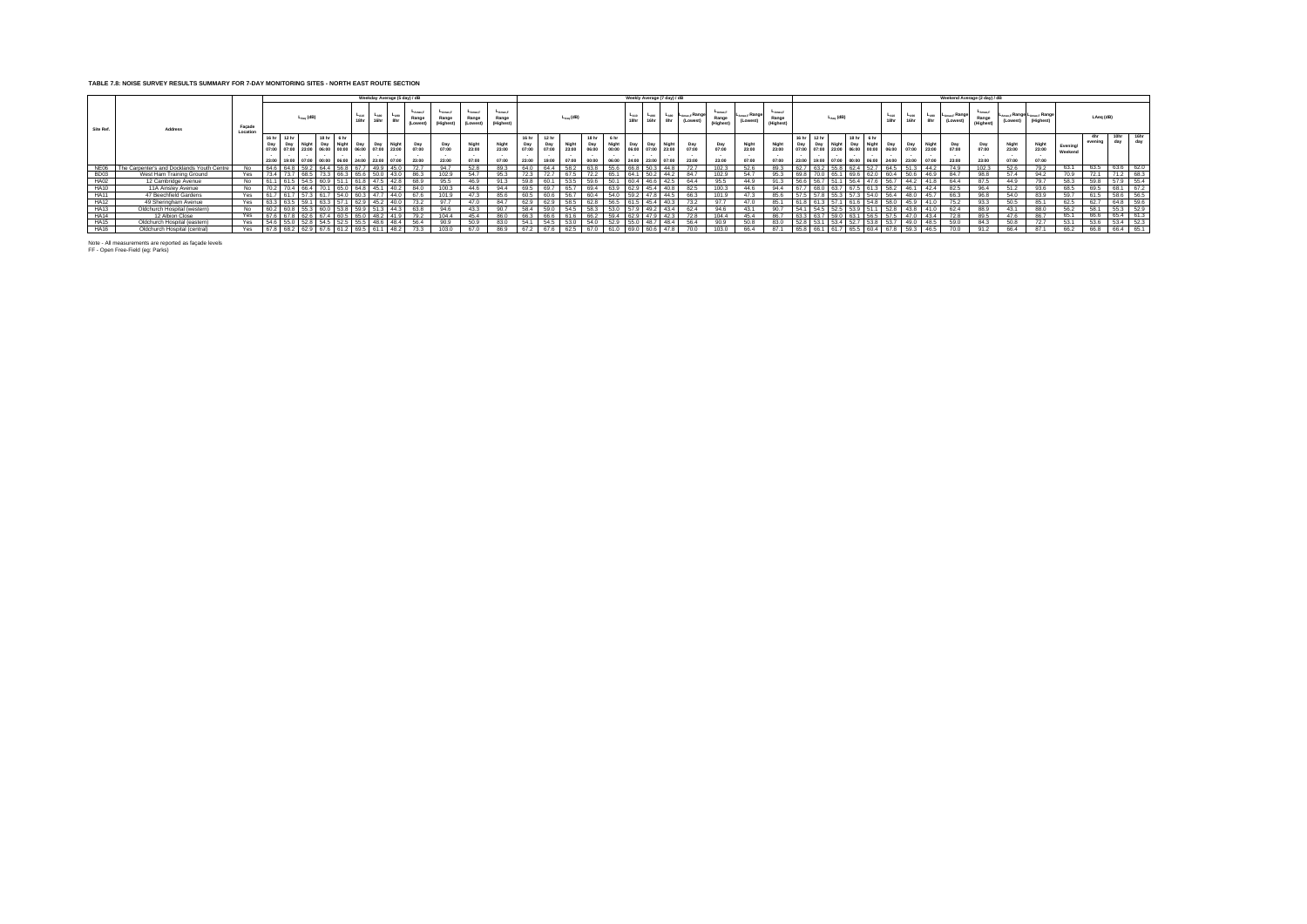|                  |                                                |           |              |              |                |              |               |                   |                   | Weekday averages (5 day) |                                          |                                    |                                    |                                    |
|------------------|------------------------------------------------|-----------|--------------|--------------|----------------|--------------|---------------|-------------------|-------------------|--------------------------|------------------------------------------|------------------------------------|------------------------------------|------------------------------------|
| Site Ref.        | <b>Address</b>                                 | Façade    |              |              | $L_{Aeq}$ (dB) |              |               | $L_{A10}$<br>18hr | $L_{A90}$<br>16hr | $L_{A90}$<br>8hr         | $L_{\text{Amax.F}}$<br>Range<br>(Lowest) | $L_{Amax,F}$<br>Range<br>(Highest) | $L_{A max.F}$<br>Range<br>(Lowest) | $L_{Amax,F}$<br>Range<br>(Highest) |
|                  |                                                | Location  | 16 hr<br>Dav | 12 hr<br>Dav | Night          | 18 hr<br>Dav | 6 hr<br>Night | Day               | Day               | Night                    | Dav                                      | Day                                | Night                              | Night                              |
|                  |                                                |           | 07:00        | 07:00        | 23:00          | 06:00        | 00:00         | 06:00             | 07:00             | 23:00                    | 07:00                                    | 07:00                              | 23:00                              | 23:00                              |
|                  |                                                |           | 23:00        | 19:00        | 07:00          | 00:00        | 06:00         | 24:00             | 23:00             | 07:00                    | 23:00                                    | 23:00                              | 07:00                              | 07:00                              |
| <b>NE07</b>      | 138 Forest Lane                                | Yes       | 69.1         | 69.5         | 62.8           | 68.9         | 60.6          | 71.9              | 53.6              | 43.3                     | 78.0                                     | 100.2                              | 72.6                               | 86.5                               |
| <b>NE08</b>      | 22 Durham Road                                 | Yes       | 65.3         | 65.7         | 59.0           | 65.1         | 56.4          | 62.0              | 43.2              | 38.6                     | 78.4                                     | 94.8                               | 45.1                               | 87.2                               |
| <b>RB01</b>      | 55 York Road (Dr Thurairajah's Surgery)        | No        | 67.7         | 68.2         | 61.3           | 67.4         | 59.0          | 68.3              | 61.2              | 52.5                     | 77.1                                     | 94.6                               | 61.0                               | 85.7                               |
| <b>RB02</b>      | 22 Lombard Avenue                              | No        | 77.6         | 78.0         | 68.5           | 77.3         | 61.5          | 68.9              | 53.9              | 41.4                     | 91.6                                     | 101.3                              | 64.9                               | 99.6                               |
| <b>RB03</b>      | 58 Fennan Gardens                              | No        | 71.6         | 71.9         | 65.5           | 71.5         | 62.3          | 64.7              | 48.3              | 42.7                     | 85.5                                     | 94.4                               | 52.0                               | 94.0                               |
| <b>RB04</b>      | 52 Overton Drive                               | No        | 67.7         | 67.9         | 61.8           | 67.5         | 59.3          | 63.3              | 44.6              | 38.3                     | 81.1                                     | 91.5                               | 47.7                               | 88.4                               |
| <b>BD01</b>      | 2 Heath Road                                   | No        | 72.4         | 72.8         | 66.3           | 72.2         | 62.9          | 64.1              | 43.1              | 33.8                     | 84.5                                     | 102.6                              | 49.1                               | 94.3                               |
| BD <sub>02</sub> | 30 Burlington Gardens                          | No        | 63.8         | 64.1         | 57.5           | 63.5         | 54.4          | 60.5              | 47.0              | 40.6                     | 75.2                                     | 85.5                               | 44.9                               | 85.7                               |
| <b>HA01</b>      | 5 Eyre Close                                   | <b>No</b> | 64.0         | 64.3         | 57.5           | 63.8         | 54.1          | 60.4              | 46.9              | 42.6                     | 76.7                                     | 98.3                               | 51.3                               | 85.8                               |
| <b>HA03</b>      | 15 Fitzilian Avenue                            | Yes       | 65.1         | 65.5         | 57.6           | 64.9         | 51.2          | 57.3              | 42.0              | 35.3                     | 79.4                                     | 89.9                               | 43.7                               | 86.6                               |
| <b>HA04</b>      | 218 Crow Lane (rear adjacent to Vignoles Road) | No        | 73.7         | 74.8         | 62.0           | 73.3         | 60.1          | 69.7              | 58.2              | 42.7                     | 74.3                                     | 104.3                              | 53.3                               | 99.2                               |
| <b>HA05</b>      | 218 Crow Lane                                  | Yes       | 55.4         | 55.1         | 52.7           | 55.7         | 47.3          | 56.8              | 44.8              | 35.8                     | 64.7                                     | 89.1                               | 56.8                               | 83.4                               |
| <b>HA08</b>      | 91 Jutsums Lane                                | No        | 68.0         | 68.2         | 63.8           | 67.8         | 62.2          | 64.5              | 45.8              | 37.8                     | 81.3                                     | 98.8                               | 56.3                               | 89.5                               |
| <b>BW01</b>      | 28 Glamis House                                | No        | 73.4         | 73.9         | 66.9           | 73.2         | 63.9          | 65.3              | 41.8              | 35.3                     | 64.0                                     | 106.9                              | 41.1                               | 96.9                               |
| <b>BW02</b>      | 10 Hunter Avenue                               | No        | 61.6         | 62.2         | 54.6           | 61.3         | 51.4          | 62.3              | 47.7              | 39.6                     | 72.6                                     | 95.3                               | 52.0                               | 84.8                               |
| BW03             | 81 Hunter Avenue                               | No        | 60.5         | 60.9         | 56.1           | 60.4         | 53.7          | 57.8              | 44.8              | 37.7                     | 69.5                                     | 88.3                               | 49.3                               | 82.6                               |

#### **TABLE 7.9: NOISE SURVEY RESULTS SUMMARY FOR WEEKDAY 24-HOUR MONITORING SITES - NORTH EAST ROUTE SECTION**

Note - All measurements are reported as façade levels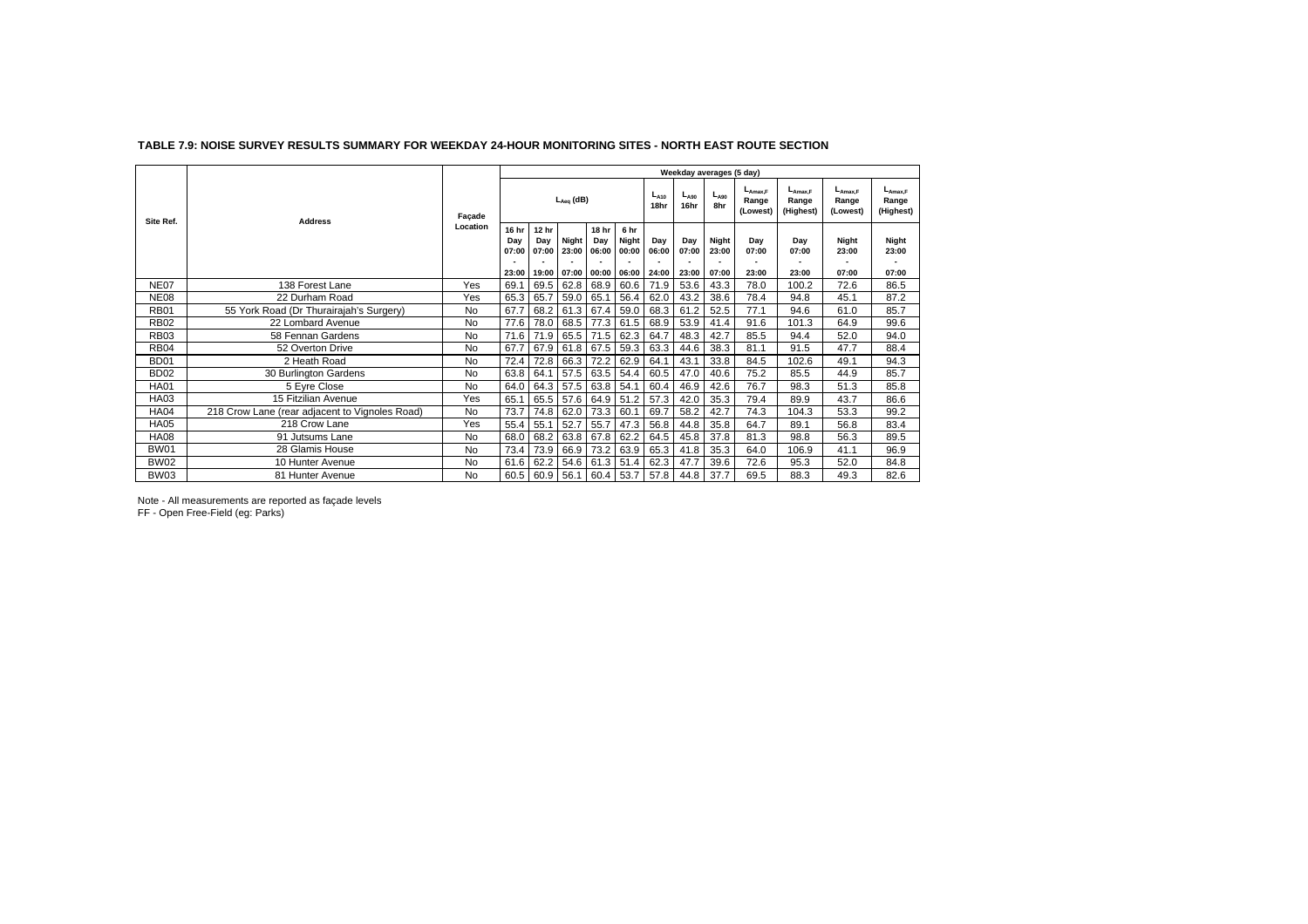## **TABLE 7.10: NOISE SURVEY RESULTS FOR 3-HOUR MONITORING SITES - NORTH EAST ROUTE SECTION**

|             |                                            | Façade    |           |           |           | Short-Term Average / dB  |                                   |
|-------------|--------------------------------------------|-----------|-----------|-----------|-----------|--------------------------|-----------------------------------|
| Site Ref.   | <b>Address</b>                             | Location  | $L_{Aea}$ | $L_{A10}$ | $L_{A90}$ | $L_{Amax,F}$<br>(lowest) | $L_{\text{Amax, F}}$<br>(highest) |
| <b>HA06</b> | <b>Westland Playing Field (Properties)</b> | FF        | 57.2      | 57.8      | 43.1      | 69.6                     | 80.2                              |
| <b>HA07</b> | Westland Playing Field (Railway)           | <b>FF</b> | 60.4      | 61.5      | 43.6      | 75.5                     | 78.0                              |
| <b>HA09</b> | Jutsums Recreation Ground                  | FF        | 51.5      | 53.7      | 46.1      | 59.0                     | 67.1                              |
| <b>HA17</b> | 3 Nursery Walk                             | No.       | 55.3      | 57.6      | 50.9      | 67.0                     | 74.5                              |
| BA01a       | 102-116 Chestnut Road (Day Survey)         | <b>No</b> | 69.8      | 62.9      | 57.4      | 72.6                     | 107.6                             |
| BA01b       | 102-116 Chestnut Road (Night Survey)       | No        | 54.1      | 56.2      | 46.4      | 71.9                     | 78.4                              |
| BA02a       | 107 Brackendale Road (Day Survey)          | No.       | 60.8      | 62.6      | 47.5      | 79.0                     | 83.0                              |
| BA02b       | 107 Brackendale Road (Night Survey)        | <b>No</b> | 49.5      | 49.7      | 42.2      | 62.8                     | 77.7                              |
| BA03a       | Pitsea Hall Lane (Day Survey)              | <b>No</b> | 65.9      | 65.3      | 46.8      | 84.3                     | 90.5                              |
| BA03b       | Pitsea Hall Lane (Night Survey)            | <b>No</b> | 50.2      | 49.3      | 45.1      | 63.3                     | 81.0                              |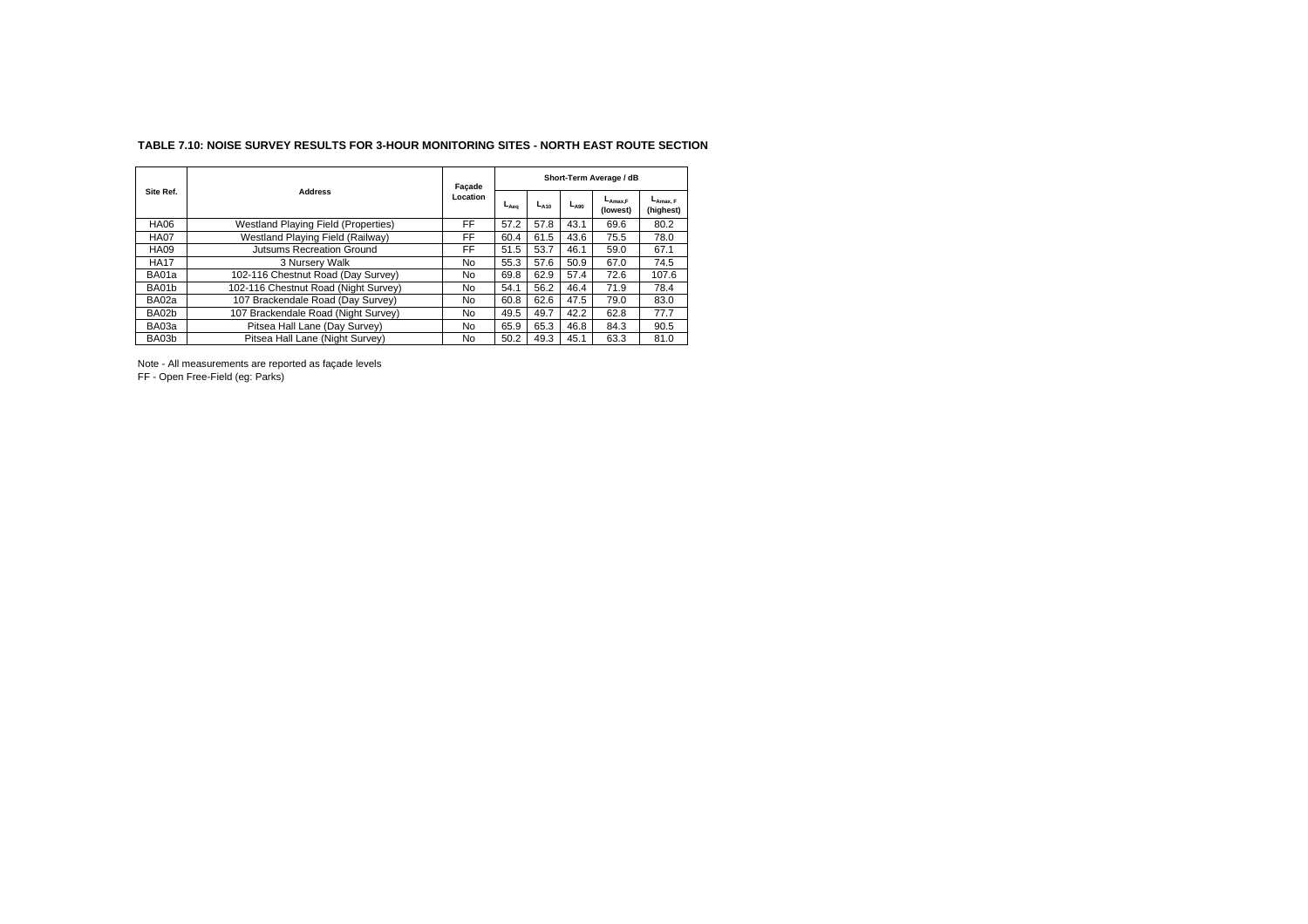## **TABLE 7.11: NOISE SURVEY RESULTS SUMMARY FOR 7-DAY MONITORING SITES - SOUTH EAST ROUTE SECTION**

|                  |                               |                                        |                  |       |                       |           |       |      |                   |                   | Weekday Average (5 day) / dB                                                                                                                |                             |                                    |                                 |                                   |                                |                                           |                         |                                |                        |                   | Weekly Average (7 day) / dB                            |         |                                          |                   |                                       |                                      |      |                         |                       |                                                                                                                          |                          |                   |                         |                              | Weekend Average (2 day) / dB  |                         |                                         |                     |                |             |             |
|------------------|-------------------------------|----------------------------------------|------------------|-------|-----------------------|-----------|-------|------|-------------------|-------------------|---------------------------------------------------------------------------------------------------------------------------------------------|-----------------------------|------------------------------------|---------------------------------|-----------------------------------|--------------------------------|-------------------------------------------|-------------------------|--------------------------------|------------------------|-------------------|--------------------------------------------------------|---------|------------------------------------------|-------------------|---------------------------------------|--------------------------------------|------|-------------------------|-----------------------|--------------------------------------------------------------------------------------------------------------------------|--------------------------|-------------------|-------------------------|------------------------------|-------------------------------|-------------------------|-----------------------------------------|---------------------|----------------|-------------|-------------|
| Site Ref.        | Address                       | Façade<br>Location                     |                  |       | $L_{\text{acc}}$ (dB) |           |       |      | $L_{A10}$<br>18hr | $L_{A90}$<br>16hr | $L_{A90}$<br>8hr                                                                                                                            | Amax.F<br>Range<br>(Lowest) | $L_{AMax,F}$<br>Range<br>(Highest) | $L$ Amax.F<br>Range<br>(Lowest) | $L_{AmaxF}$<br>Range<br>(Highest) |                                |                                           | $L_{Aog}$ (dB)          |                                |                        | $L_{A10}$<br>18hr | $-$ <sub>A90</sub><br>16hr                             |         | $L_{A90}$ $L_{Amax,F}$ Kange<br>(Lowest) | Range<br>(Highest | L <sub>Amax.F</sub> Range.<br>(Lowest | <b>LAmax.F</b><br>Range<br>(Highest) |      |                         | $L_{A\text{eq}}$ (dB) |                                                                                                                          | L <sub>A10</sub><br>18hr | $L_{A90}$<br>16hr | $L_{A90}$<br>8hr        | -Amax F<br>Range<br>(Lowest) | LAmax.F<br>Range<br>(Highest) | (Lowest)                | Amax F Range LAmax F Range<br>(Highest) |                     | LAeq (dB)      |             |             |
|                  |                               |                                        | 16 <sub>hr</sub> | 12 hr |                       |           | 18 hr | 6 hr |                   |                   | Day Day Night Day Night Day Day Night<br>07:00 07:00 23:00 06:00 00:00 06:00 07:00 23:00<br>23:00 19:00 07:00 00:00 06:00 24:00 23:00 07:00 | Day<br>07:00<br>23:00       | Day<br>07:00<br>23:00              | Night<br>23:00<br>07:00         | Night<br>23:00                    | 16 hr<br>Day<br>07:00<br>23:00 | 12 <sub>hr</sub><br>Day<br>07:00<br>19:00 | Night<br>23:00<br>07:00 | 18 hr<br>Day<br>06:00<br>00:00 | 6 hr<br>Night<br>06:00 | Dav               | Day<br>00:00  06:00  07:00  23:00<br>24:00 23:00 07:00 | Niaht   | Day<br>07:00<br>23:00                    | Day<br>07:00      | Night<br>23:00                        | Night<br>23:00                       | Day  | 12 <sub>hr</sub><br>Day |                       | 18 <sub>hr</sub><br>6 <sub>hr</sub><br>Day<br>07:00 07:00 23:00 06:00 00:00 06:00<br>19:00 07:00 00:00 06:00 24:00 23:00 | Day                      | Day<br>07:00      | Night<br>23:00<br>07:00 | Day<br>07:00<br>23:00        | Day<br>07:00<br>23:00         | Night<br>23:00<br>07:00 | Night<br>23:00<br>07:00                 | Evening/<br>Weekend | 4hr<br>evenina | 10hr<br>dav | 16hr<br>dav |
| NE01             | 246 Victoria Dock Road        | Yes.                                   |                  |       |                       |           |       | 65.1 |                   |                   | 45.5                                                                                                                                        |                             |                                    |                                 |                                   |                                |                                           |                         |                                |                        |                   |                                                        |         |                                          |                   |                                       |                                      |      |                         |                       |                                                                                                                          |                          |                   | 44.4                    |                              |                               |                         |                                         |                     |                |             |             |
| <b>NE02</b>      | The Flying Angel              | Yes 68.9 69.3 62.3 68.7 60.6           |                  |       |                       |           |       |      | 711               | 56.3              | 42.2                                                                                                                                        | 75.9                        | 102.4                              | 69.4                            | 96.8                              | 68.3                           | 68.6                                      | 62.5                    | 68.1                           | 60.7                   |                   | $70.8$ 55.4 42.3                                       |         | 74.7                                     | 102.4             | 69.3                                  | 101.6                                |      |                         |                       | 66.7 66.9 63.1 66.6 61.1 70.1                                                                                            |                          | 53.1              | 42.7                    | 74.7                         | 94.4                          | 69.3                    | 101.6                                   | 67.0                | 67.3           | 67.3        | 66.2        |
| NE03             | 15 Royal Connaught Apartments | Yes                                    |                  | 71.4  | 67.1                  |           | 71.0  | 65.5 | 75.8              | 54.4              | 49.9                                                                                                                                        | 81.1                        | 104.6                              |                                 |                                   |                                |                                           | 67.1                    | 71.4                           | 65.5                   |                   | 76.0 54.1 49.3                                         |         | 81.1                                     | 106.3             |                                       | 93.8                                 |      |                         |                       | 73.0 67.1 72.4 65.6                                                                                                      | 76.5                     | 53.5              | 47.7                    | 82.2                         | 106.3                         | 784                     | 89.7                                    | 71.6                | 70.4           | 73.0        |             |
| <b>NE05</b>      | North Woolwich Railway Museum | No.                                    | 62.7             |       |                       |           |       | 55.0 | 64.4              | 57.7              | 49.8                                                                                                                                        | 65.0                        |                                    |                                 |                                   |                                |                                           |                         |                                | .54.3                  |                   |                                                        |         | 65.0                                     |                   |                                       |                                      |      |                         |                       |                                                                                                                          |                          |                   | 147.5                   | 65.1                         |                               |                         |                                         | 59.5                |                | 59.0        | 58.9        |
| GR01             | Gill Court                    | Yes                                    |                  |       |                       |           |       | 66.5 |                   | 64.2              | 55.                                                                                                                                         | 77.4                        | 100.7                              |                                 | 100.3                             |                                |                                           |                         |                                |                        |                   |                                                        | $-55.6$ |                                          | 100.7             |                                       |                                      |      |                         |                       |                                                                                                                          |                          |                   | 54.9                    |                              | 100.3                         |                         | 101.8                                   |                     |                | <b>74 F</b> | 71.1        |
| GR02             | 75 Reidhaven Road             | No.                                    | 74.2             | 74 2  |                       |           |       |      |                   | 62 O              |                                                                                                                                             | 85.6                        |                                    |                                 | 102 R                             |                                |                                           | 674                     |                                |                        | $67^\circ$        |                                                        |         |                                          | 109.8             | 61.3                                  |                                      |      |                         |                       |                                                                                                                          |                          |                   | 55.7                    |                              | 106.4                         |                         | 100.8                                   | 721                 |                |             |             |
| GR <sub>03</sub> | 75A Marmadon Road             | No                                     |                  |       |                       |           |       |      | 594               | 50.7              | 42.5                                                                                                                                        | 86.5                        | 1079                               | 40.3                            |                                   |                                |                                           |                         | 731                            |                        | 58.4              | 497                                                    |         | 56.9                                     | 108.1             | 103                                   | 070                                  | 72   | 721                     |                       |                                                                                                                          |                          | A71               | 430                     |                              | 108.1                         | 48.1                    | 96.5                                    |                     |                | 74.2        | 70.1        |
| GR04             | 47 Mottisfont Road            | No                                     |                  |       |                       | 58.2 64.2 |       |      | 56.2              |                   | 39.4                                                                                                                                        | 73.8                        | 102.2                              | 49.9                            |                                   |                                | 63                                        |                         | 63.4                           |                        | 55.               | 45.9                                                   |         | 56.9                                     |                   |                                       |                                      |      |                         |                       |                                                                                                                          |                          |                   | 38.3                    |                              |                               |                         |                                         | 63.0                | 64.3           | 63.7        | 59.1        |
| GR07             | 19 Abbey Terrace              | N <sub>0</sub>                         |                  |       |                       |           |       |      |                   | 50.7              | 47 S                                                                                                                                        | 68.0                        | 1029                               | 490                             |                                   |                                |                                           |                         |                                |                        |                   | 50.3                                                   |         | 58.8                                     |                   |                                       | Q <sub>1</sub>                       |      |                         |                       |                                                                                                                          |                          |                   | 473                     | <b>58.8</b>                  | 1022                          |                         |                                         | 62.3                | 62.3           | 64.9        | 594         |
| <b>BX01</b>      | Wilton Road (West End Styles) | No                                     |                  |       |                       |           |       |      |                   |                   | 45.4                                                                                                                                        | 70.7                        | 994                                | 61.7                            | 92.3                              | 65.0                           |                                           |                         |                                |                        | $-66c$            | 59.1                                                   |         | 692                                      | 99.4              |                                       | $QA$ $\cap$                          |      |                         |                       |                                                                                                                          |                          |                   | 44.7                    | 692                          |                               | 63.3                    | 94.0                                    | 64.0                | 63.9           | 64.3        | 63.8        |
| <b>BX07</b>      | 36 Forest Road                | Yes                                    |                  |       |                       |           |       |      | 56.4              | 48.6              | 42.1                                                                                                                                        | 64.9                        |                                    |                                 |                                   |                                |                                           |                         | 58.7                           |                        |                   |                                                        |         |                                          |                   | 51                                    | 93                                   |      | 58.1                    |                       |                                                                                                                          |                          |                   | 39.1                    |                              |                               |                         |                                         | 58.4                | 59.3           | 58.1        | 57.2        |
| <b>BX09</b>      | 30 Oak Road                   | No.                                    |                  |       |                       |           |       |      |                   |                   | 43.1                                                                                                                                        | 56.8                        |                                    |                                 |                                   |                                |                                           |                         |                                |                        |                   | 46.                                                    |         | 54 1                                     |                   |                                       |                                      |      |                         |                       |                                                                                                                          |                          |                   | 40.9                    | 54.1                         | 844                           |                         | 822                                     | 52 Q                | 54.5           | 52.3        | 50.0        |
| GS03             | 4 South Kent Avenue           | Yes 66.4 66.7 62.4 66.2 61.0 57.4 51.1 |                  |       |                       |           |       |      |                   |                   | 44.6                                                                                                                                        | 52.3                        | 105.5                              | 47.9                            | 95.2                              | 65.6                           | 66.0                                      | 61.6                    | 65.5                           |                        |                   | 60.4 55.7 49.8 44.0                                    |         | 52.3                                     | 105.5             | 47.9                                  | 95.2                                 | 63.8 |                         |                       | 64.1 59.6 63.7 58.8 51.7                                                                                                 |                          | 46.4              | 42.6                    | 54.7                         | 99.0                          | 47.9                    | 92.1                                    | 64.5                | 65.5           | 64.8        | 62.6        |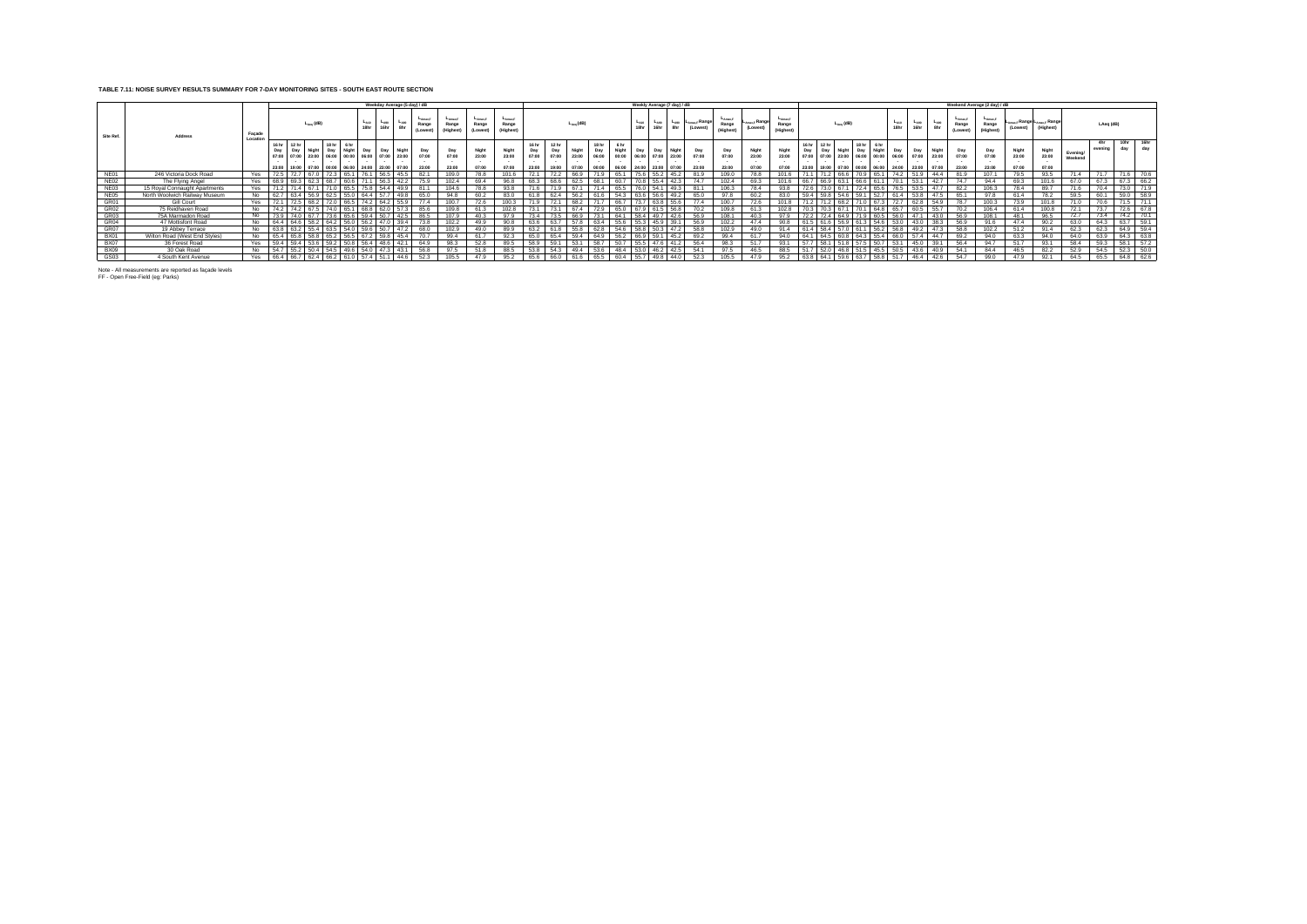|                  |                                   |           |                       | Weekday averages (5 day) |                |                       |                        |                   |                   |                  |                                   |                                    |                                   |                                           |  |  |  |
|------------------|-----------------------------------|-----------|-----------------------|--------------------------|----------------|-----------------------|------------------------|-------------------|-------------------|------------------|-----------------------------------|------------------------------------|-----------------------------------|-------------------------------------------|--|--|--|
|                  |                                   | Façade    |                       | $L_{Aea}$ (dB)           |                |                       |                        | $L_{A10}$<br>18hr | $L_{A90}$<br>16hr | $L_{A90}$<br>8hr | $L_{Amax,F}$<br>Range<br>(Lowest) | $L_{Amax,F}$<br>Range<br>(Highest) | $L_{Amax,F}$<br>Range<br>(Lowest) | $L_{\text{Amax,F}}$<br>Range<br>(Highest) |  |  |  |
| Site Ref.        | <b>Address</b>                    |           | 16 hr<br>Day<br>07:00 | 12 hr<br>Day<br>07:00    | Night<br>23:00 | 18 hr<br>Day<br>06:00 | 6 hr<br>Night<br>00:00 | Day<br>06:00      | Day<br>07:00      | Night<br>23:00   | Dav                               | Dav                                | Night<br>23:00                    | Night                                     |  |  |  |
|                  |                                   |           | 23:00                 | 19:00                    | 07:00          | 00:00                 | 06:00                  | 24:00             | 23:00             | 07:00            | 07:00<br>23:00                    | 07:00<br>23:00                     | 07:00                             | 23:00<br>07:00                            |  |  |  |
| GR <sub>05</sub> | 168 Mottisford Road               | <b>No</b> | 61.5                  | 61.4                     | 55.2           | 61.1                  | 54.8                   | 56.6              | 43.9              | 38.0             | 73.2                              | 88.5                               | 49.0                              | 87.5                                      |  |  |  |
|                  |                                   |           |                       |                          |                |                       |                        |                   |                   |                  |                                   |                                    |                                   |                                           |  |  |  |
| GR <sub>06</sub> | 71 Abbey Grove                    | <b>No</b> | 56.9                  | 57.1                     | 50.3           | 56.5                  | 50.2                   | 52.1              | 41.9              | 35.8             | 68.1                              | 89.5                               | 41.6                              | 83.5                                      |  |  |  |
| <b>BX02</b>      | 14 Sedgmere Road                  | <b>No</b> | 64.0                  | 64.4                     | 60.3           | 63.8                  | 59.9                   | 65.6              | 59.8              | 52.2             | 68.8                              | 94.0                               | 64.4                              | 97.9                                      |  |  |  |
| <b>BX03</b>      | 85 Fendyke Road                   | No.       | 62.6                  | 62.9                     | 57.5           | 62.3                  | 55.9                   | 56.5              | 47.2              | 36.9             | 74.7                              | 86.9                               | 52.5                              | 86.9                                      |  |  |  |
| <b>BX05</b>      | Station Road (The Belvoir Tavern) | Yes       | 60.6                  | 60.6                     | 54.8           | 60.5                  | 51.1                   | 60.5              | 52.4              | 45.9             | 66.5                              | 96.6                               | 50.8                              | 84.9                                      |  |  |  |
| <b>BX06</b>      | Cricketers Close, Bronze Age Way  | <b>No</b> | 68.6                  | 69.2                     | 64.2           | 68.5                  | 62.4                   | 71.2              | 60.5              | 45.1             | 74.4                              | 85.7                               | 73.3                              | 82.5                                      |  |  |  |
| <b>BX08</b>      | 126 Howbury Lane                  | <b>No</b> | 69.5                  | 69.7                     | 65.4           | 69.4                  | 64.9                   | 61.8              | 50.6              | 43.3             | 73.6                              | 107.1                              | 60.4                              | 97.1                                      |  |  |  |
| <b>DA01</b>      | The Railway Hotel                 | No.       | 63.3                  | 63.9                     | 56.5           | 63.0                  | 54.6                   | 64.4              | 59.2              | 50.9             | 69.1                              | 94.4                               | 62.1                              | 82.4                                      |  |  |  |
| <b>DA02</b>      | 4 Orchard Terrace                 | <b>No</b> | 61.0                  | 61.2                     | 57.8           | 60.8                  | 57.5                   | 57.7              | 54.3              | 50.0             | 59.8                              | 98.5                               | 54.8                              | 86.1                                      |  |  |  |

## **TABLE 7.12: NOISE SURVEY RESULTS SUMMARY FOR WEEKDAY 24-HOUR MONITORING SITES - SOUTH EAST ROUTE SECTION**

Note - All measurements are reported as façade levels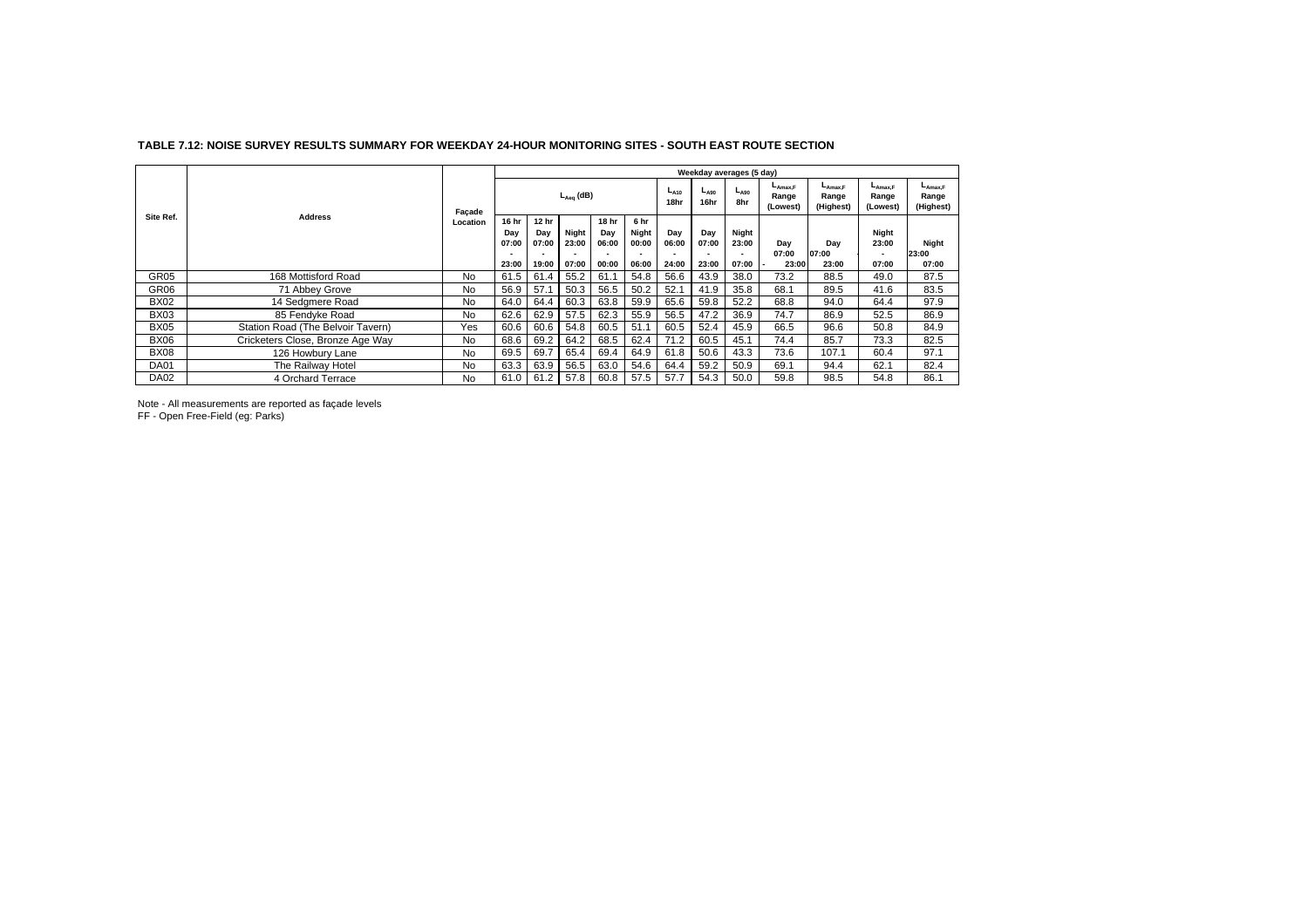## **TABLE 7.13: NOISE SURVEY RESULTS FOR 3-DAY MONITORING SITES - SOUTH EAST ROUTE SECTION**

| Site Ref.   |                   |                    | Short-Term Average / dB |           |           |                     |                       |  |  |  |  |
|-------------|-------------------|--------------------|-------------------------|-----------|-----------|---------------------|-----------------------|--|--|--|--|
|             | <b>Address</b>    | Facade<br>Location | La <sub>ea</sub>        | $L_{A10}$ | $L_{A90}$ | -Amax.F<br>(lowest) | LAmax, F<br>(highest) |  |  |  |  |
| <b>TH36</b> | John Smith Mews   | No                 | 67.6                    | 69.2      | 64.2      | 71.9                | 84.4                  |  |  |  |  |
| NE04        | 2A Leonard Street | No                 | 72.8                    | 76.4      | 63.1      | 86.7                | 99.6                  |  |  |  |  |
| <b>BX04</b> | Dallberg Way      | No                 | 66.6                    | 65.3      | 50.3      | 84.3                | 90.6                  |  |  |  |  |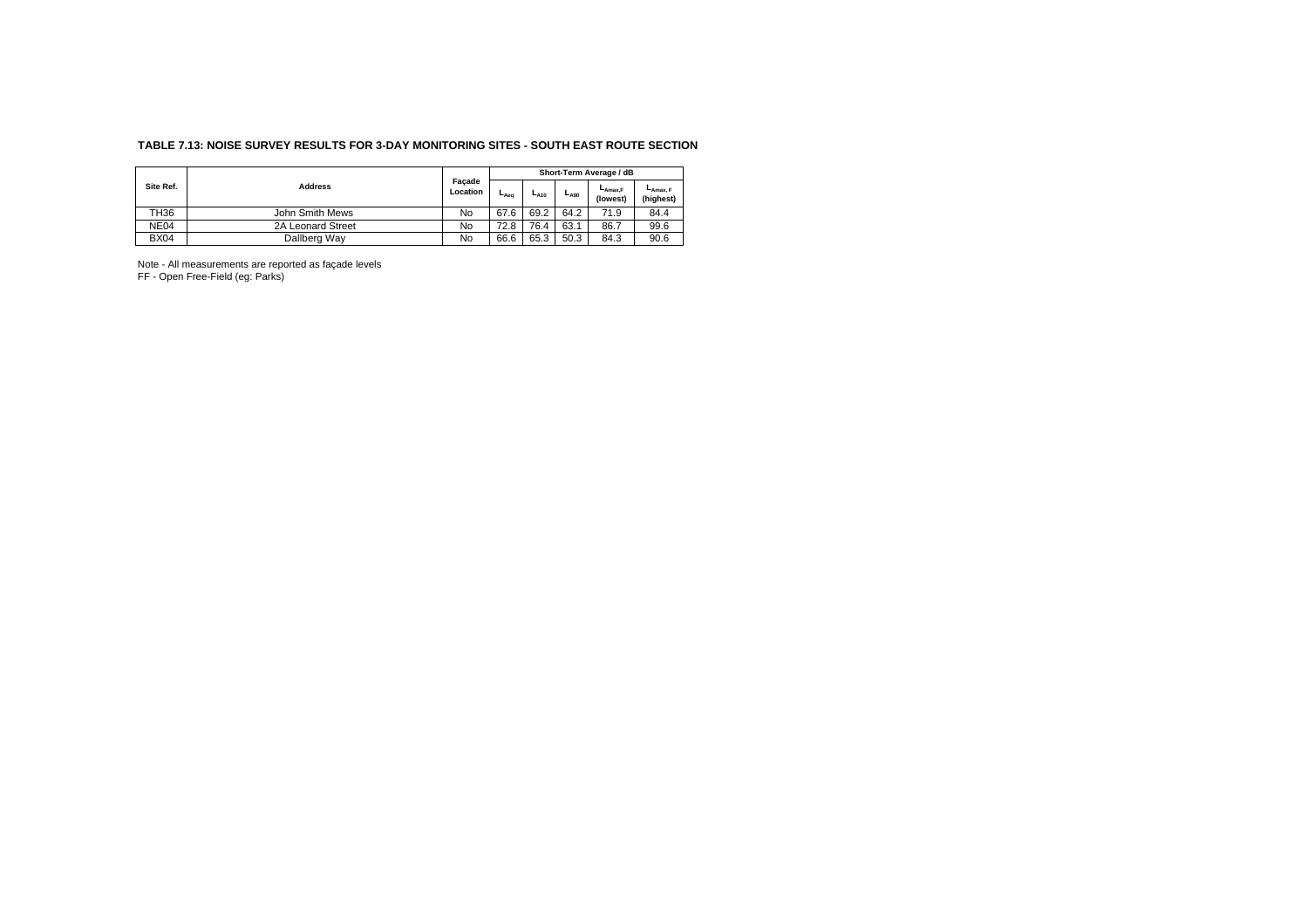## **TABLE 7.14: SHAFT ASSESSMENT BACKGROUND LA90 - SOUTH EAST ROUTE SECTION**

| Route<br>Window | <b>Site</b>     | <b>Receptor Address</b>                 | <b>Background Noise Level</b><br>(dBA)<br>Mode between<br>21:00-01:30<br>05:30<br>and<br>07:00 |
|-----------------|-----------------|-----------------------------------------|------------------------------------------------------------------------------------------------|
| SE <sub>1</sub> | Limmo Peninsula |                                         |                                                                                                |
| SE <sub>4</sub> | Warren Lane     | 56 to 61 Beresford Street               | 62                                                                                             |
|                 |                 | 9 Warren Lane                           | 62                                                                                             |
|                 |                 | University of Greenwich Riverside Annex | 62                                                                                             |
|                 |                 | University of Greenwich Riverside Annex | 62                                                                                             |
|                 |                 | University of Greenwich Riverside House | 62                                                                                             |
| SE <sub>5</sub> | Arsenal Way     | 52 to 68 Jessup Close                   | 62                                                                                             |
|                 |                 | Gill Court                              | 62                                                                                             |
|                 |                 | Gill Court                              | 62                                                                                             |
|                 |                 | Thameside Adult Education Institute     | 62                                                                                             |
|                 |                 | Works adjacent NE of shaft e            | 62                                                                                             |
|                 |                 | Works adjacent NE of shaft w            | 62                                                                                             |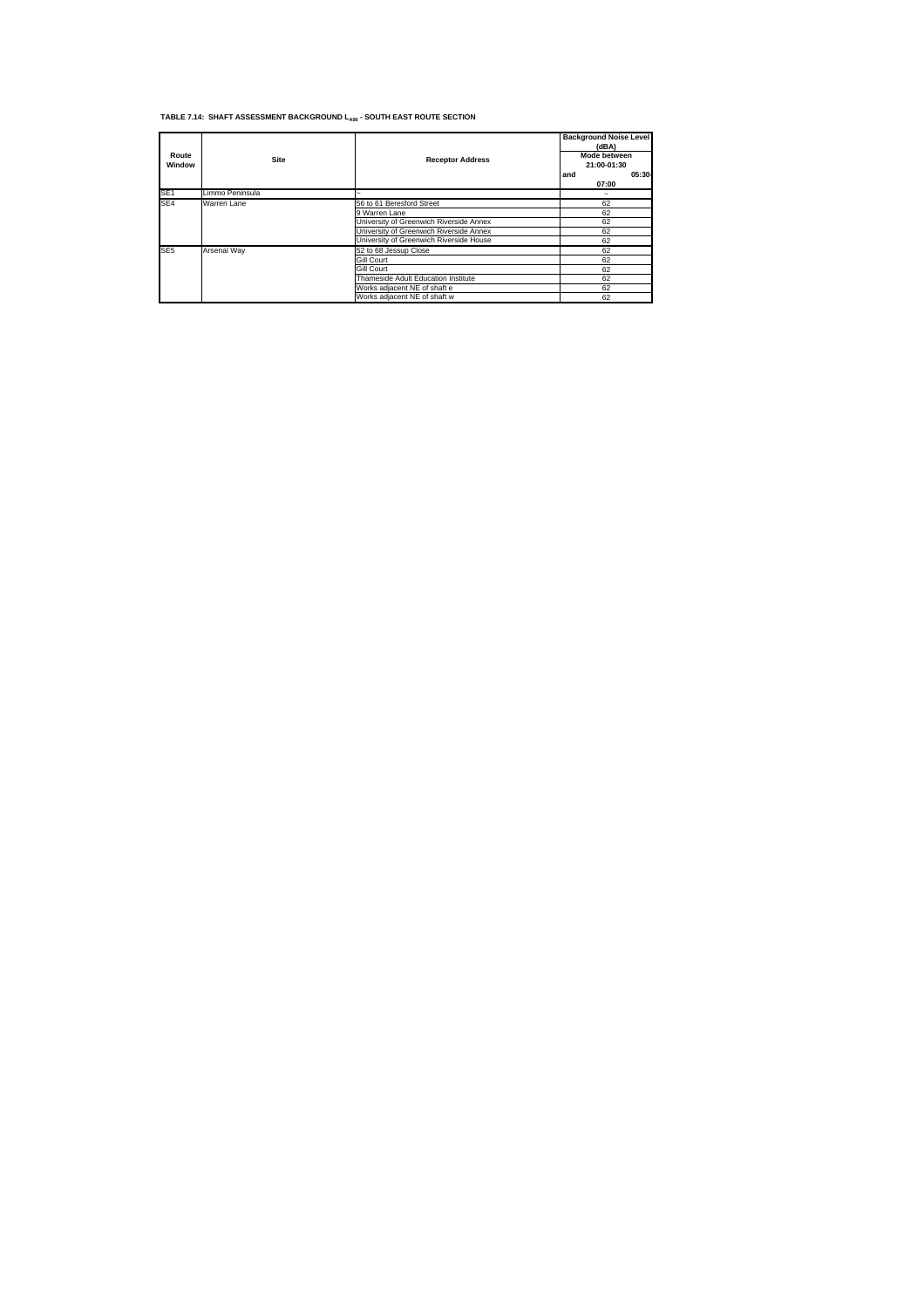# **TABLE 7.15: EFFECTS OF ADVERSE WEATHER ON NOISE SURVEY RESULTS**

| <b>Period</b>     |                  | LAea (dB) |      |                                              | LAmax (dB) |       | LA90 (dB)                                    |      |                               |  |  |  |
|-------------------|------------------|-----------|------|----------------------------------------------|------------|-------|----------------------------------------------|------|-------------------------------|--|--|--|
|                   | l 07:00 to 19:00 |           |      | 19:00 to 23:00 23:00 to 07:00 07:00 to 19:00 |            |       | 19:00 to 23:00 23:00 to 07:00 07:00 to 19:00 |      | 19:00 to 23:00 23:00 to 07:00 |  |  |  |
| Week              | 63.8             | 62.6      | 61.9 | 99.9                                         | 91.9       | 97.8  | 58.2                                         | 58.5 | 56.6                          |  |  |  |
| $Wee$ k 2         | 64.C             | 62.4      | 61.  | 98.6                                         | 91.9       | 101.1 | 58.7                                         | 58.2 | 56.6                          |  |  |  |
| <b>Difference</b> | n -<br>-∪.∠      | ◡.∠       | ◡.∠  |                                              | O.O        | -3.3  | υ.                                           | 0.3  | v.u                           |  |  |  |

**WE27 - Goslet Yard (The Royal George Public House)**

Weather Conditions: Very high winds experienced during Week 1. Suitable calm weather conditions during Week 2.

# **TH21 - 38 Arnold Road**

| <b>Period</b>     |                | LAeq (dB) |     |                                              | LAmax (dB)                                   |      | ∟A90 (dB) |      |                               |  |  |
|-------------------|----------------|-----------|-----|----------------------------------------------|----------------------------------------------|------|-----------|------|-------------------------------|--|--|
|                   | 07:00 to 19:00 |           |     | 19:00 to 23:00 23:00 to 07:00 07:00 to 19:00 | 19:00 to 23:00 23:00 to 07:00 07:00 to 19:00 |      |           |      | 19:00 to 23:00 23:00 to 07:00 |  |  |
| Week              | 67.9           | 60.4      | 55. | 97.                                          | 93.9                                         | 93.  | 56.       | 49.5 | ے.45                          |  |  |
| Week <sub>2</sub> | 67.6           | 59.7      | 54. | 99.2                                         | 92.1                                         | 89.8 | 55.5      | ۓ.47 | 43.5                          |  |  |
| <b>Difference</b> | U.3            |           |     |                                              |                                              |      | U.b       |      |                               |  |  |

Weather Conditions: Heavy snow experienced during Week 1. Suitable calm weather conditions during Week 2. Week 2 was only 6 days long.

# **NE05 - North Woolwich Railway Museum**

| <b>Period</b>     |                  | LAeg (dB) |      |                                              | LAmax (dB) |      | LA90 (dB)                                    |      |                               |  |  |
|-------------------|------------------|-----------|------|----------------------------------------------|------------|------|----------------------------------------------|------|-------------------------------|--|--|
|                   | l 07:00 to 19:00 |           |      | 19:00 to 23:00 23:00 to 07:00 07:00 to 19:00 |            |      | 19:00 to 23:00 23:00 to 07:00 07:00 to 19:00 |      | 19:00 to 23:00 23:00 to 07:00 |  |  |
| Week              | 60.3             |           | 53.9 | 91.8                                         | 95.3       | 80.5 | 55.3                                         | 51.U | 46.                           |  |  |
| Week 2            | 60.2             | 57.3      | 53.6 | 96.4                                         | 91.3       | 84.5 | 54.9                                         | 50.8 | ∠.46                          |  |  |
| <b>Difference</b> |                  |           | ∪.∪  | ں 4-                                         | 4.U        | -4.U |                                              |      |                               |  |  |

Weather Conditions: Very high winds and rain experienced during week 1. Suitable calm weather conditions during Week 2.